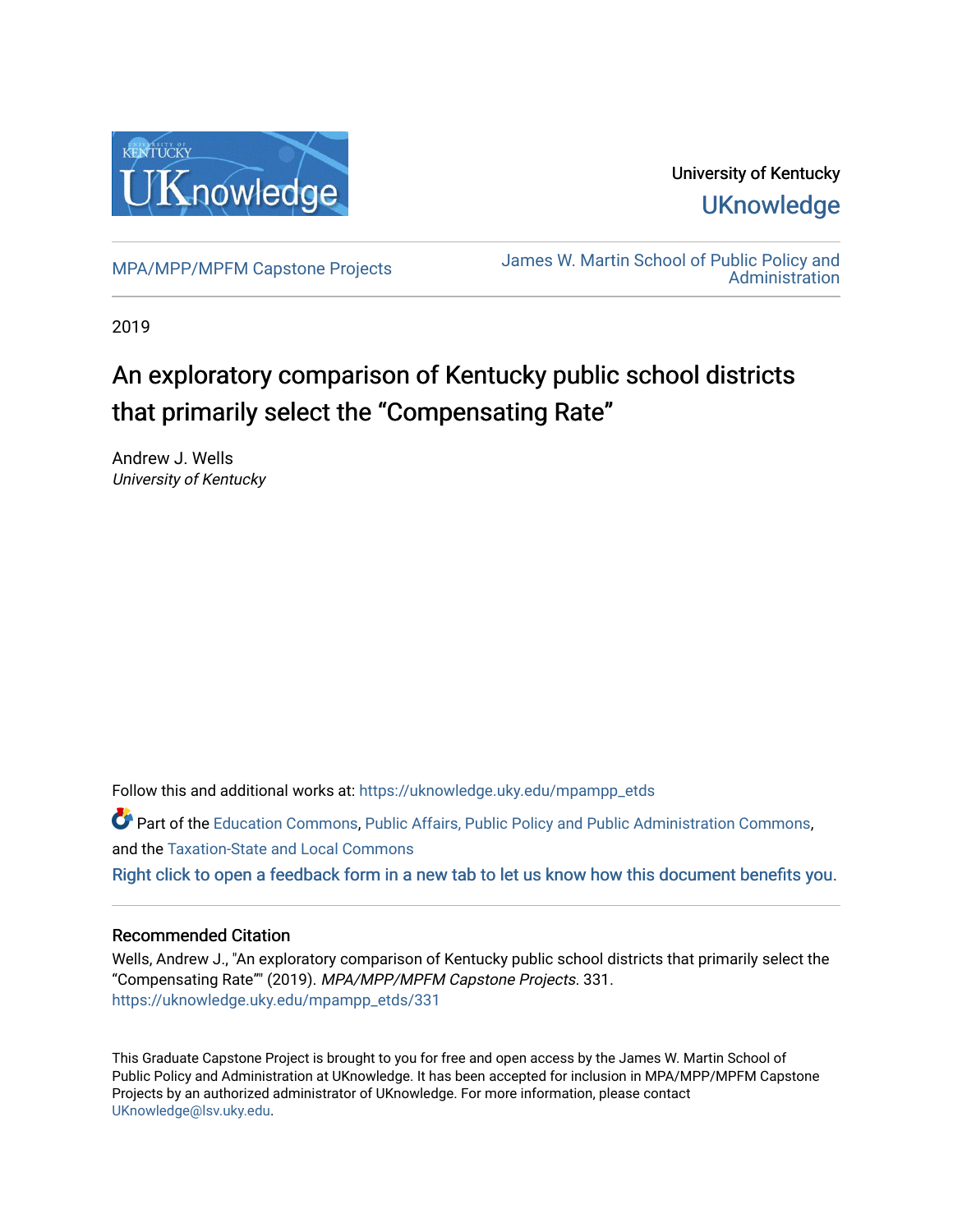An exploratory comparison of Kentucky public school districts that primarily select the

"Compensating Rate"

Andrew J. Wells

University of Kentucky

Author Note:

This capstone research was performed while also employed by a public school district in the

Commonwealth of Kentucky.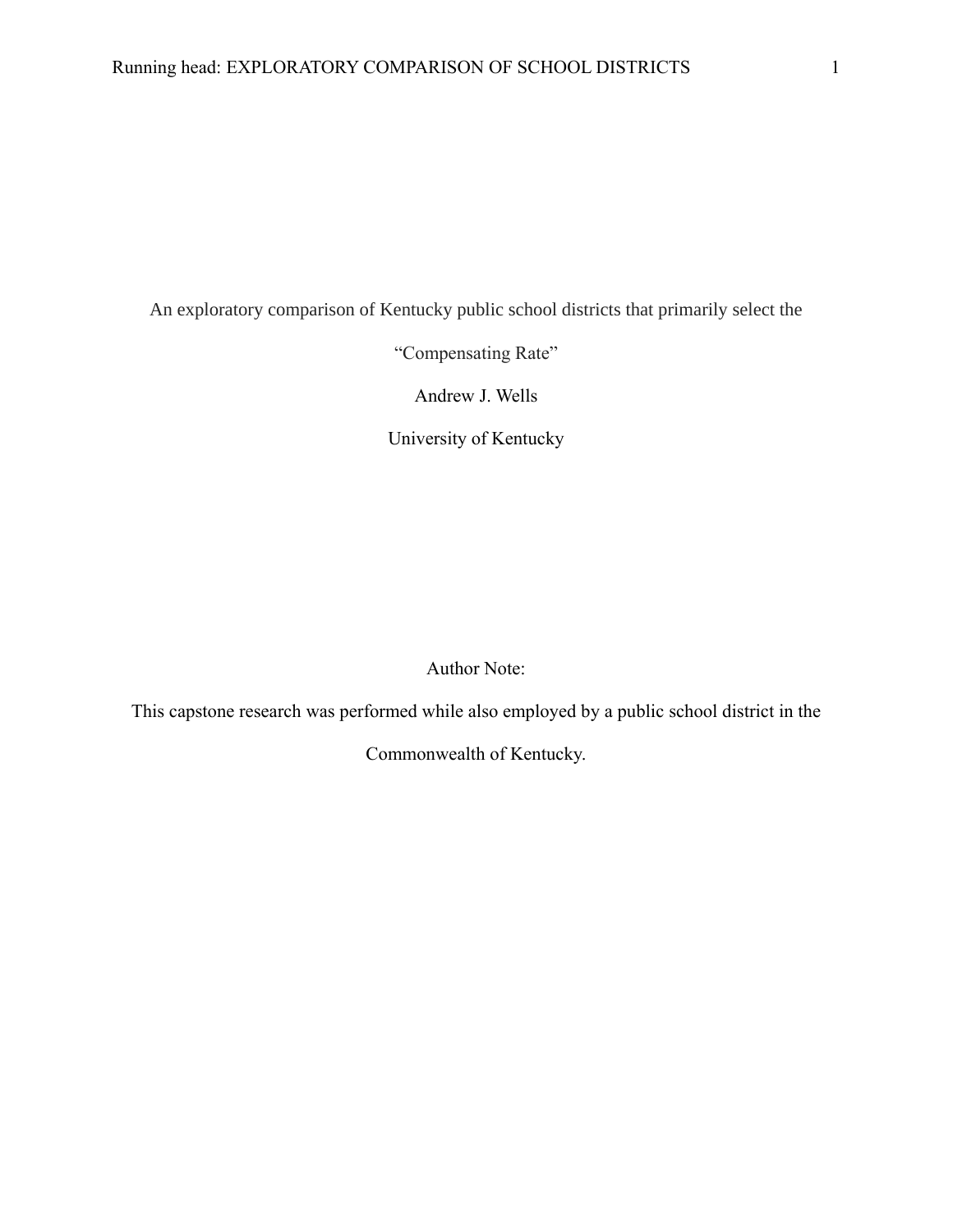### Executive Summary

Public school districts in the Commonwealth of Kentucky are primarily funded from federal, state, and local sources. While the proportion of each of these funding sources differs from district to district, the local property tax is one source that is within the control of locallyelected officials: the members of the local Board of Education. While some Boards of Education choose to increase local tax rates to increase local revenue, others do not. This research suggests that property value assessments and median incomes of districts that choose not to increase tax rates are similar. A majority of the counties studied are under the statewide average in these two measures. This suggests that these two measures are an indicator in a district's proclivity to increase property tax rates. However, these same districts did not show similarities when comparing unemployment rates and the General Fund Balance as a percentage of expenditures. These two measures are more heterogeneous in their distribution above and below the statewide average line. This suggests that while important financial and economic indicators, they do not appear to be characteristics that would lead to further understanding of Board of Education tax policy trends.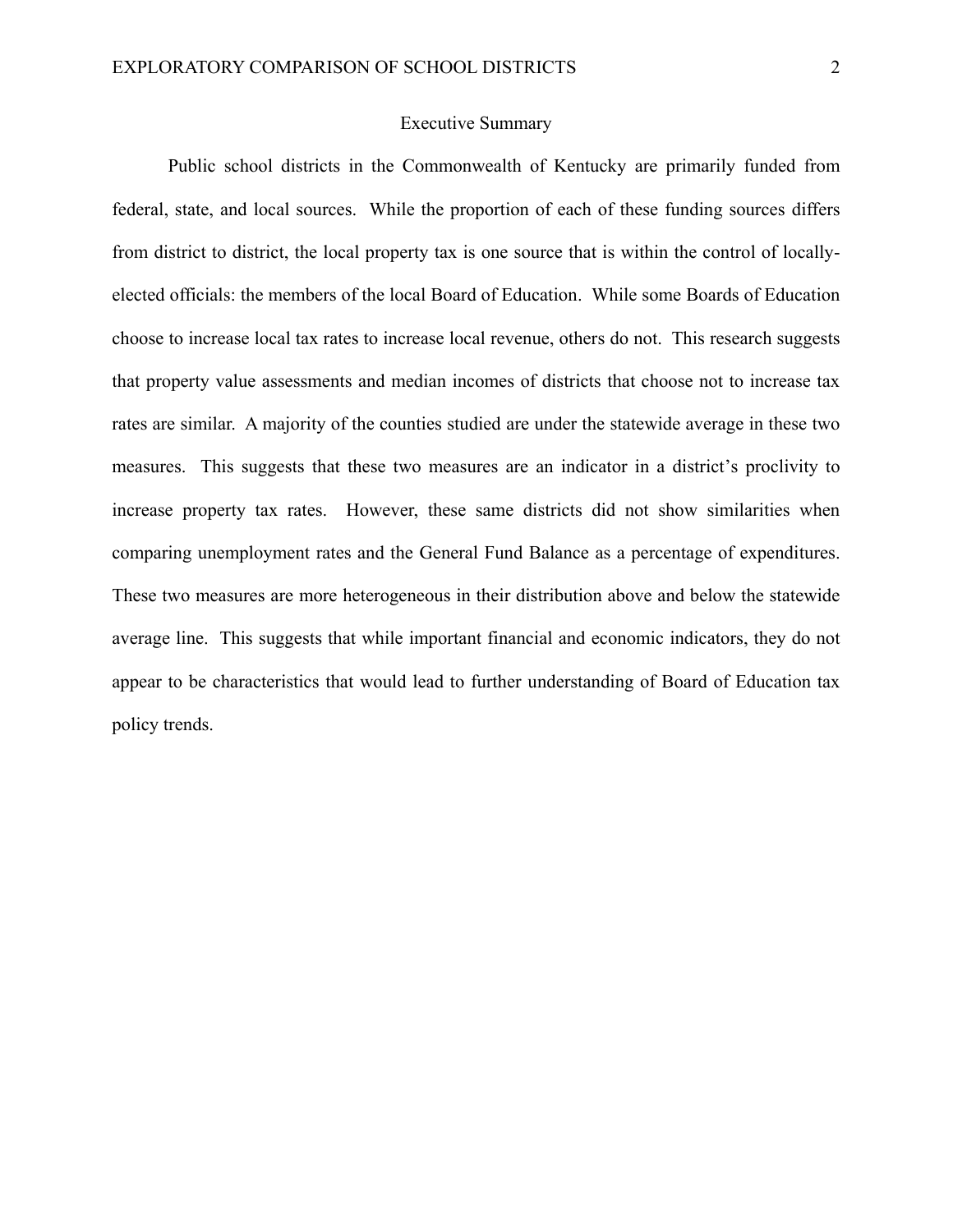An exploratory comparison of Kentucky public school districts that primarily select the

"Compensating Rate"

#### **Introduction**

Public primary and secondary schools across the United States have two primary funding sources: state aid and local property taxes (Mintrom, M., 1993). Public school districts in the Commonwealth of Kentucky are no different. While the proportion of each of these funding sources differ from district to district, the local property tax is one source that is within the control of locally-elected officials: the members of the local Board of Education. Considering this, the relationship between a Commonwealth school district and the local property tax is an important topic. The property tax is one that encourages public involvement in local government and can, if utilized effectively, promote and protect the wealth of the district's citizenry (Brunori, D., 2003). Members of local boards of education are accountable to their constituents similar to their state and federal government counterparts. However, unlike state and federal elected officials, a local board member's constituents are also their family members, friends, and neighbors. Local members of Boards of Education, therefore, are more accessible to the voter. The local property tax and decisions made by local taxing bodies, therefore, may be more closely aligned with locally held opinions or demographic and socioeconomic trends.

In Kentucky, local school districts' property tax levy decisions are governed by three statutes: KRS 160.470, KRS 157.440, and KRS 160.593. These statutes dictate to school boards and district administrators the regulations and limitations as to how the district levies local property taxes. The four rates available to school districts are the "compensating rate," the subsection (1) rate, the 4 percent revenue increase rate, and the Tier I rate. Each of these rates provide at least the same amount of revenue received by the district in the previous tax year while some increase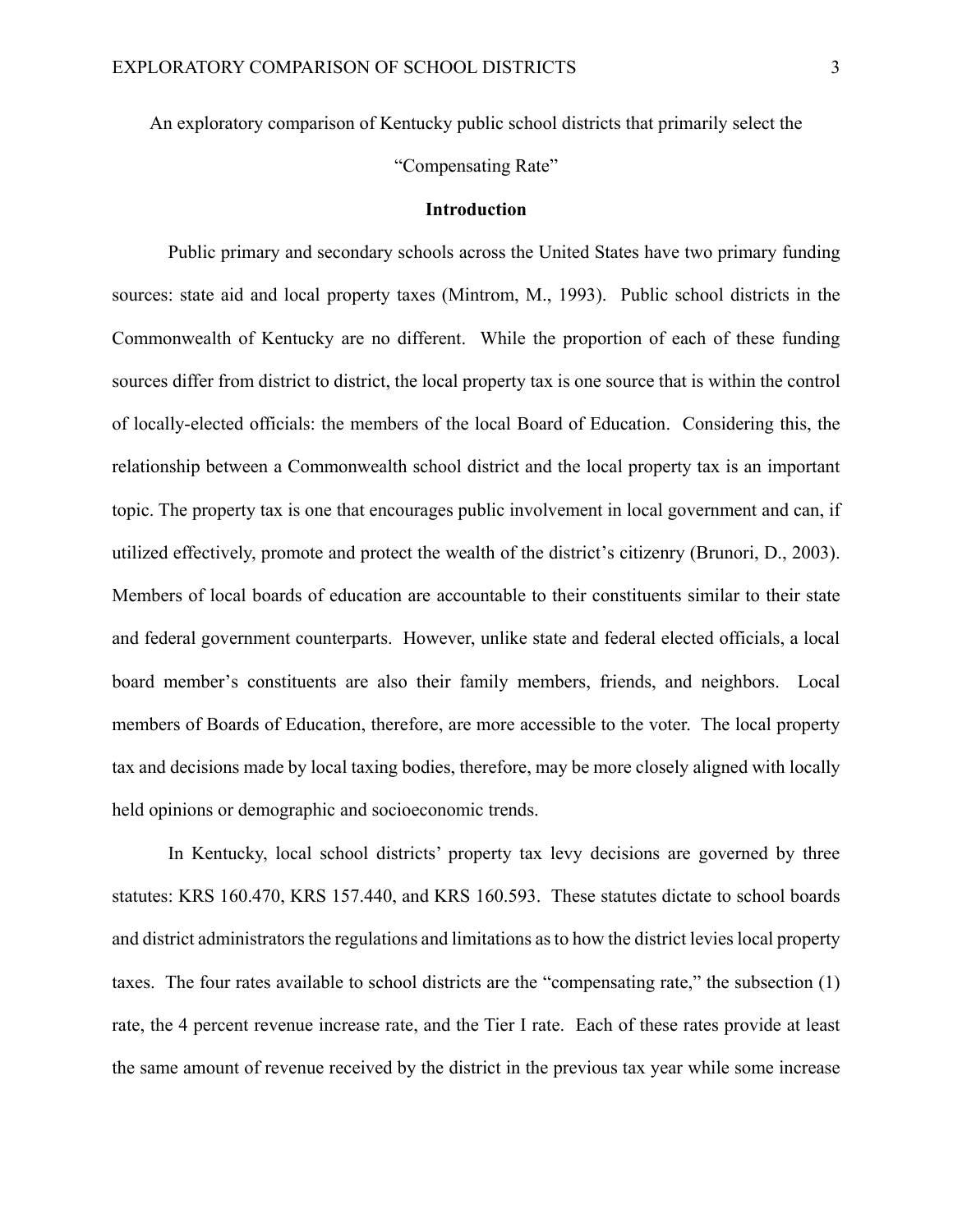year-over-year revenue to the point that requires a referendum (Seiler, M., Young, P., Alexander, A., & Ewalt, J., 2007). Each local board of education is required to pass a tax rate annually.

As state legislators struggle with pension and other post-employment benefit (OPEB) everincreasing costs in the biennial budget process, local revenues have become more important in the annual district budgeting process. How districts choose between the four tax rates is important to understand. Public, financial, and budgetary policy as well as school board best practices could be impacted with the understanding of how boards of education decide upon a tax rate. In a volatile budgetary time at the state level that has seen decreasing appropriations, a local board of education choosing to forego revenue from local sources is a curious decision. It is possible this decision is based upon demographic or economic characteristics of the district, the financial condition of the district, or even political considerations.

Over the past eleven years, there have been eighteen public school districts that have consistently, at least eight or more times, chosen to forego collecting additional local tax revenue by utilizing the compensating tax rate allowable under KRS 160.470. These districts are Pike County, Lewis County, Jackson County, Floyd County, Estill County, Bracken County, Bell County, Raceland Independent, Nicholas County, Morgan County, Middlesboro Independent, McCreary County, Magoffin County, Knott County, Hazard Independent, Elliot County, Owsley County, and Jackson Independent school districts (KDE, 2019). To better understand district characteristics that may guide a Board of Education to forego local revenue allowable by state law, geographic, socioeconomic, and financial characteristics of each of the districts listed above will be compiled and compared to one another as well as to district averages statewide. This comparison will show whether there may be certain characteristics that deserve additional investigation in regard to correlation to local tax policy.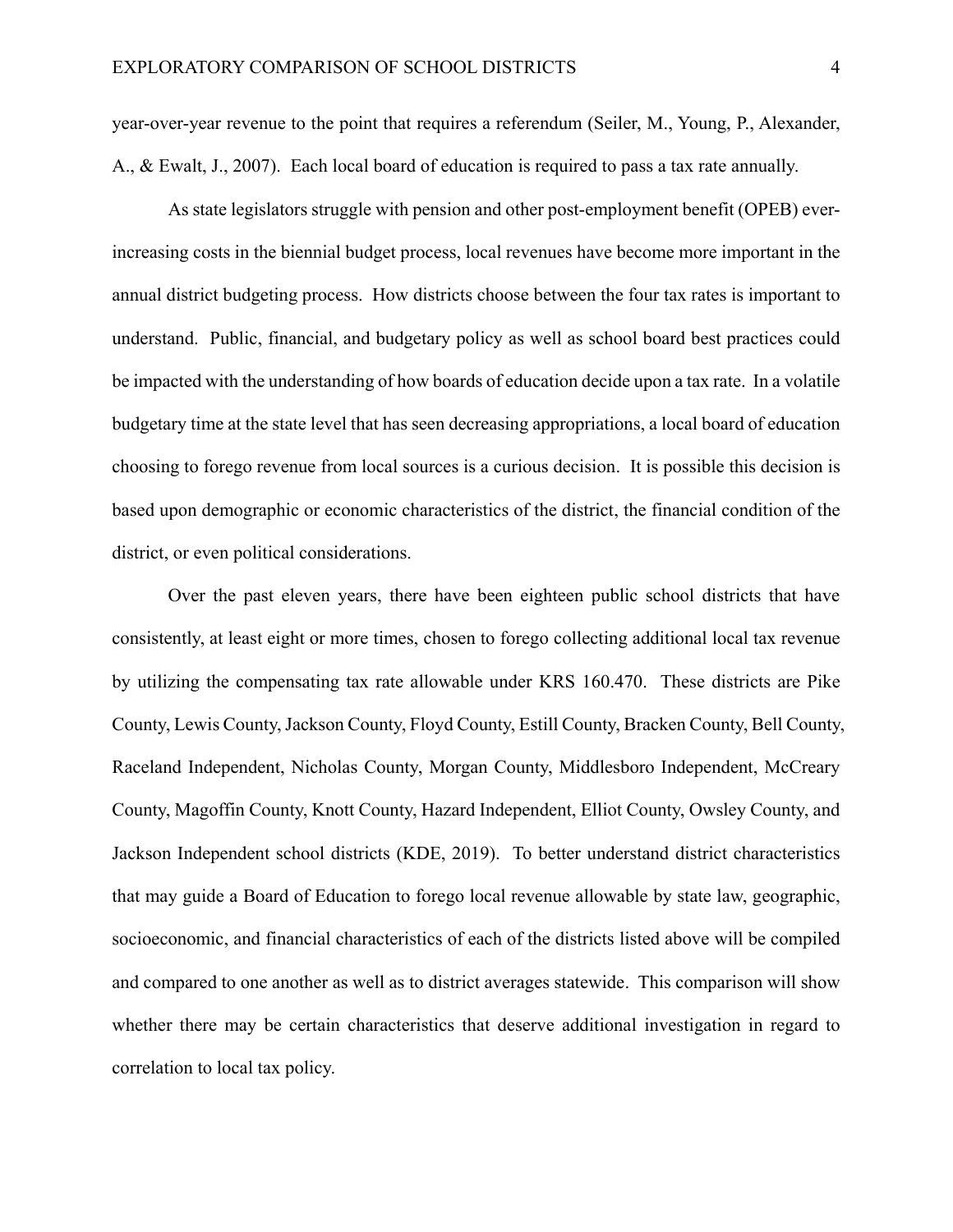#### **Literature Review**

Local boards of education are empowered to raise local revenue as "tax levying authorities" for public schools (KRS 160.455). The tax levies permissible are real estate property, personal property, and motor vehicles. Additionally, under KRS 160.593, local boards of education are granted the authority to levy utility, occupational, and excise taxes (Seiler, M., Young, P., Alexander, A., & Ewalt, J., 2007). These funds culminate in the total local revenue entrusted to the local board of education and are a critical part of the total funding formula utilized by the Kentucky Department of Education (KDE) to calculate total state revenue appropriated to each local school district on an annual basis.

In 1989, the Kentucky Supreme Court issued a decision that, in part, said every child in the Commonwealth "must be provided with an equal opportunity to have an adequate education (Rose V. Council for Better Education, 1989)." This decision, the result of a lawsuit brought against the Kentucky legislature by the Council for Better Education, ultimately led to the Kentucky Education Reform Act (KERA) passed in 1990. This reform was designed, in part, to encourage local district to equalize by the "state's redistribution of state funds from higher property wealth districts to the lower property wealth districts (Combs, A., Foster, J., & Toma, E., 2019)." According to research performed by Combs, Foster, and Toma., data suggests that KERA has achieved geographic parity when comparing Appalachian and non-Appalachian school districts. However, their research state that this is due more to increased state revenues rather than increased local revenues (2019).

Local property taxes, along with other local revenue sources, ultimately allow for local autonomy (Brunori, D., 2003). The local taxation system allows for local representatives to determine what services will be offered at the local level, presumably by interactions with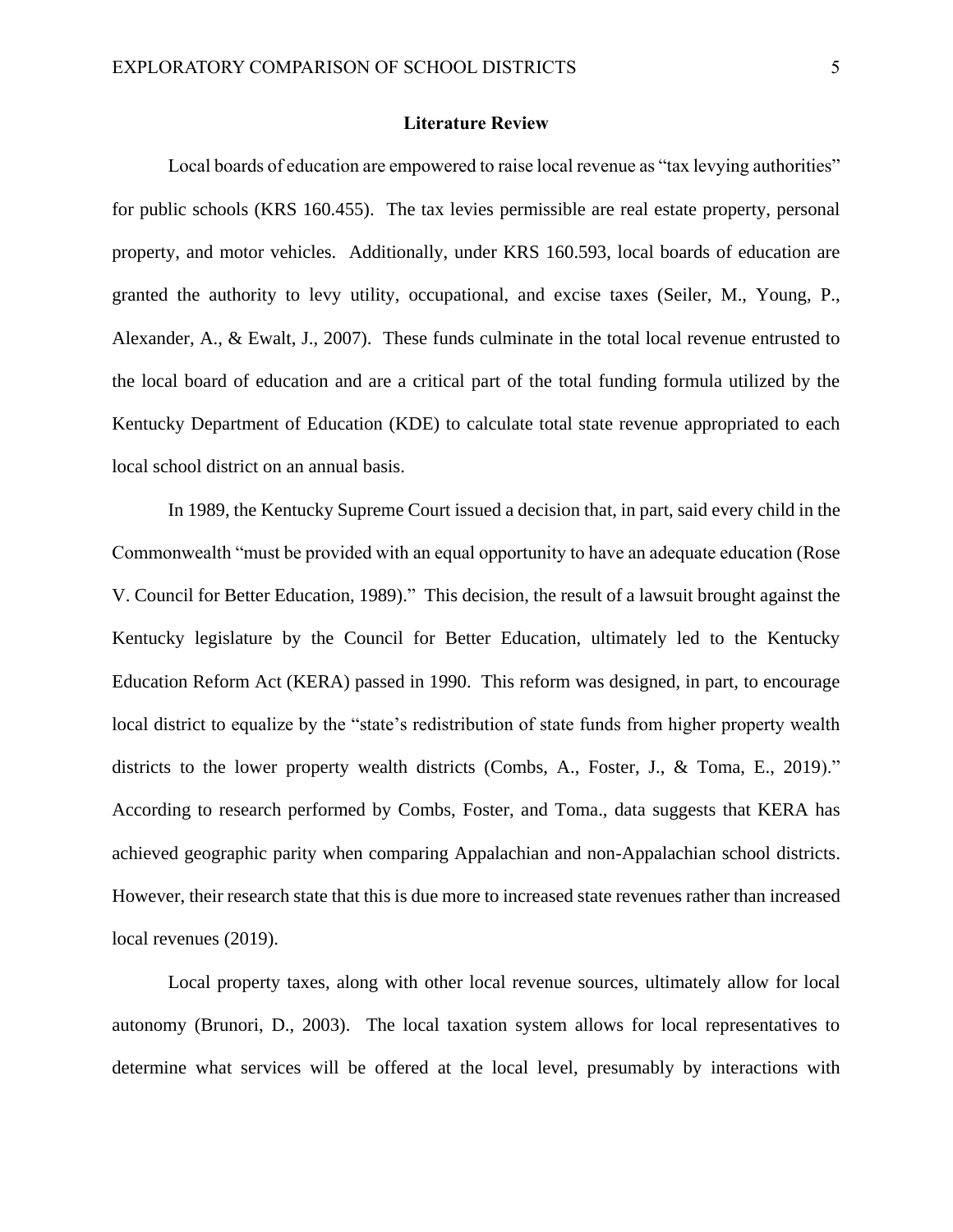constituents, and then taxing an appropriate amount to provide for those services. Should the elected officials overstep the wishes of their constituencies, either in services offered or taxation levied, they may be voted out of office and replaced with members the voting public fell are more in tune with the will of the local community. However, the public-school system in Kentucky is governed not just by local Boards of Education, but also by the Commonwealth itself. While local boards of education are authorized to tax its residents in order to assist in the funding of the local school district each local Board of Education is only allowed to choose from four allowable tax levies options each fall. These allowable levies are the "compensating tax rate", the "subsection (1) tax rate", the "4 percent increase tax rate", and the "Tier I property tax rate."

Each of these rates require different actions from the local board of education in order to legally binding. For instance, the "4 percent increase tax rate," which is calculated in order to increase local revenue by 4% over the previous tax year, requires a public hearing. Alternatively, the "subsection (I) tax rate," which allows for a tax rate that produces no more than the previous tax year's maximum rate, requires a public hearing as well as a public recall election. The other two rates allowable, the "compensating tax rate" and the "Tier I property tax rate," require no public hearing nor do they require a public recall election (Seiler, M., Young, P., Alexander, A., & Ewalt, J., 2007). In particular, the "compensating tax rate" is one which will produce the same amount of local tax revenue as was produced the previous tax year all while utilizing the current year property valuation.

There is a mix of factors that elected officials may take into account when determining which of these tax rates is most appropriate for their district. Work by Mintrom explores the political. Trautman (2016) adds more specifically to the understanding of this variable in discussing "local politics" as a "vague" catchall term that is used to describe the self-interest of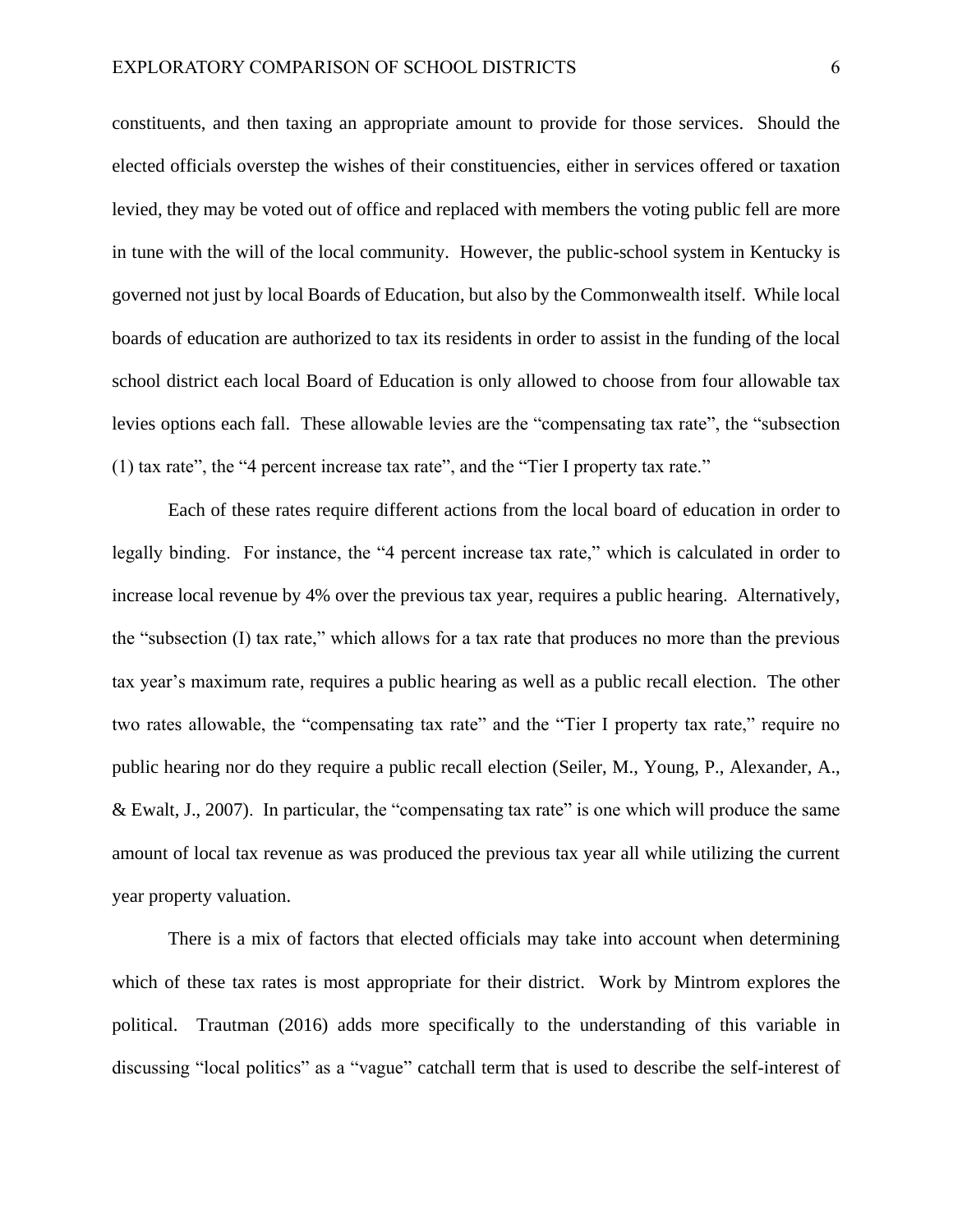elected officials, backdoor deals, and 'you scratch my back and I will scratch yours' often blamed for lack of good policy (2016).'" Geographic, property valuation, and demographic data provide a base understand of who will be paying the tax and upon what share of the population will this burden fall that may not be able to afford it. District financial condition data may be utilized to determine that effects, positive or negative, a tax rate decision may have on the function of the district in the coming year or years. Finally, there may be political considerations that local board members must consider when deciding upon an annual tax rate. Each of these factors are important to the overall determination districts make and while school funding equalization reforms attempt to equalize the per-pupil revenue or expenditure amount, which suggests that "school districts with low property values have…to either tax their poor constituents at higher rates or devote fewer resources to education than rich districts (Mintrom, M., 1993)." Additionally, Barr and Dee found that elections can influence property tax levels, though the effects appear to be short-lived (2016). The political factors, while very relevant to the overall decision-making process, will not be considered in this analysis. In regards to the financial, economic, and geographic factors, it is hypothesized that those districts that consistently choose not to raise property taxes have similar characteristics.

#### **Research Design**

The purpose of this paper is to determine if there are any important characteristics shared by local school districts that consistently choose not to increase local revenue year-over-year. Data compiled from the United States Census Bureau along with publicly available financial data from the Kentucky Department of Education are combined to compare each of the above-targeted districts to each other as well as to the state averages in several demographic, geographic, and financial areas. These characteristics are listed below: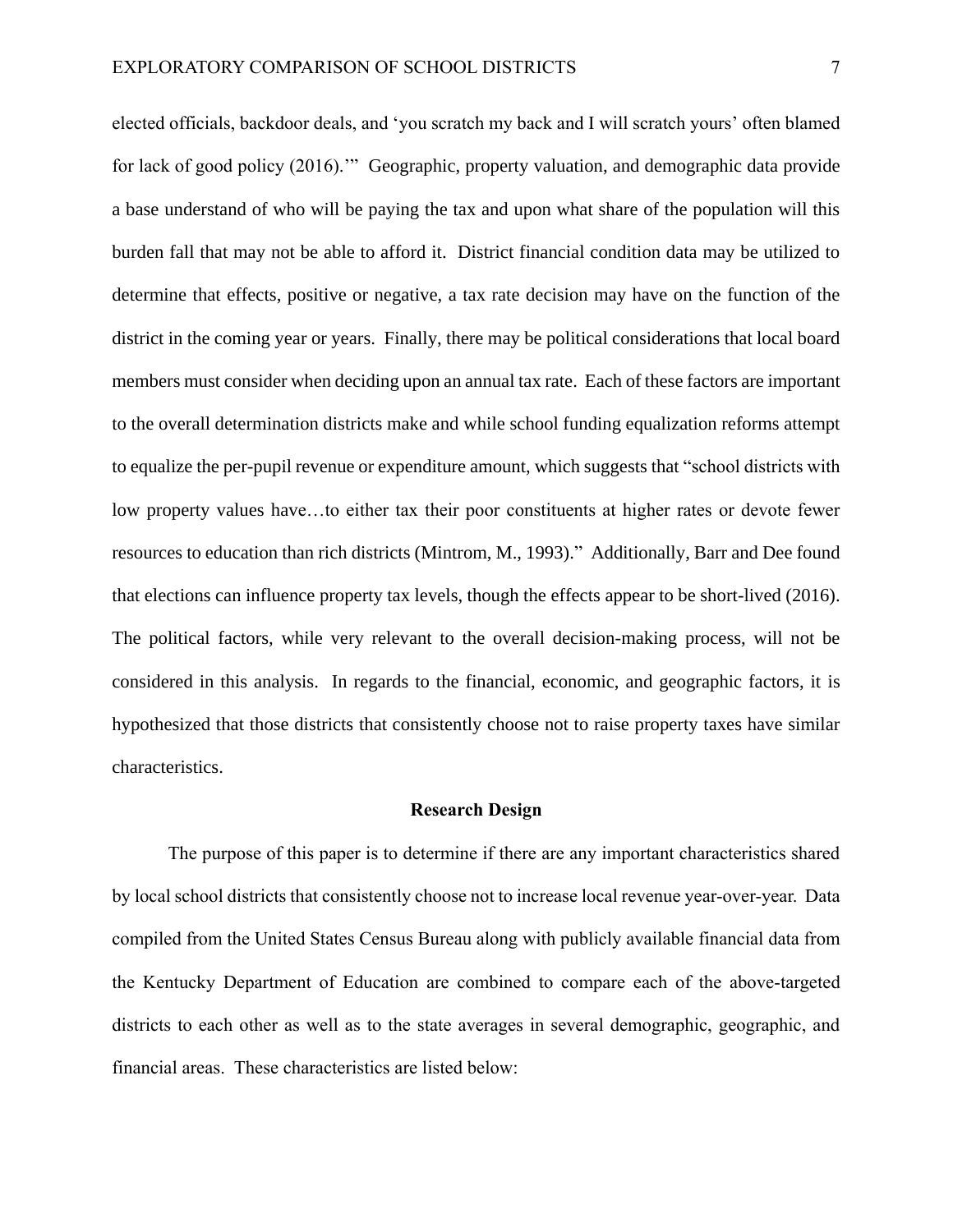- The geographic location of the district,
- The total assessed value of property,
- General Fund Balance as a percentage of total expenditures,
- Total Median Income, and
- Unemployment Rate.

U.S. Census Bureau data was collected from the five-year estimate American Communities Survey for the years 2011 through 2017. Financial condition data was collected from publicly available data from KDE. Specifically, the department's audited fund balance report, the audited revenues and expenditures report for the years 2011 through 2017, as well as the "historical tax rates levied" and "assessment – by district" reports were compiled to provide financial resource and property wealth data to aid in the analysis. It is hypothesized that the districts in question will tend to be in the bottom half of all measures researched including property wealth, financial condition, and personal income amounts and unemployment rates.

## **Data Analysis**

The geographic locations of the districts were plotted to show the relative location in the Commonwealth. This can be seen in Figure 1.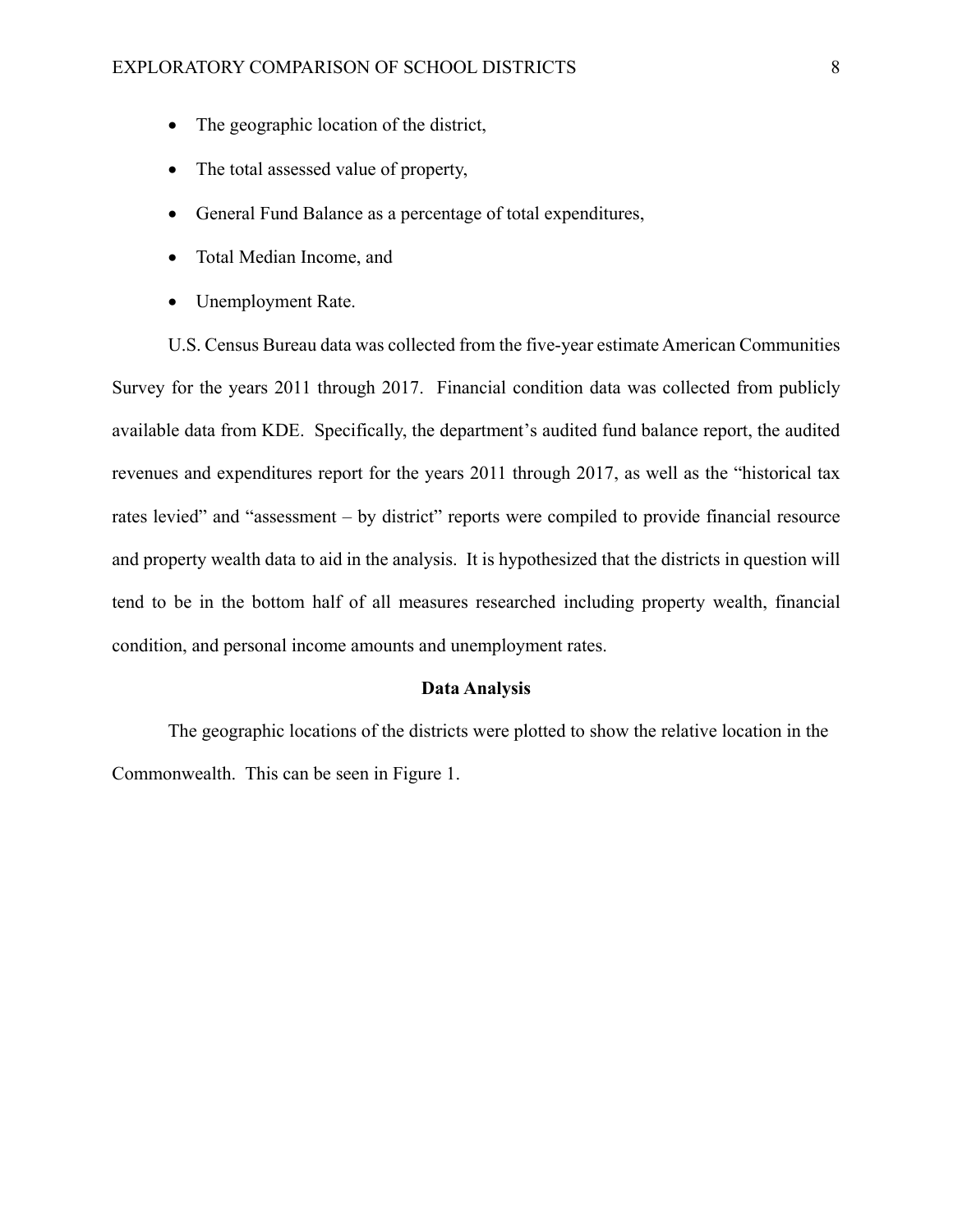

*Figure 1: Distribution of Districts Geographically*

It is immediately apparent that each of the eighteen counties to be analyzed are in the eastern, Appalachian half of the state. Table 1 contains property value assessment data for each of the counties as well as the statewide average.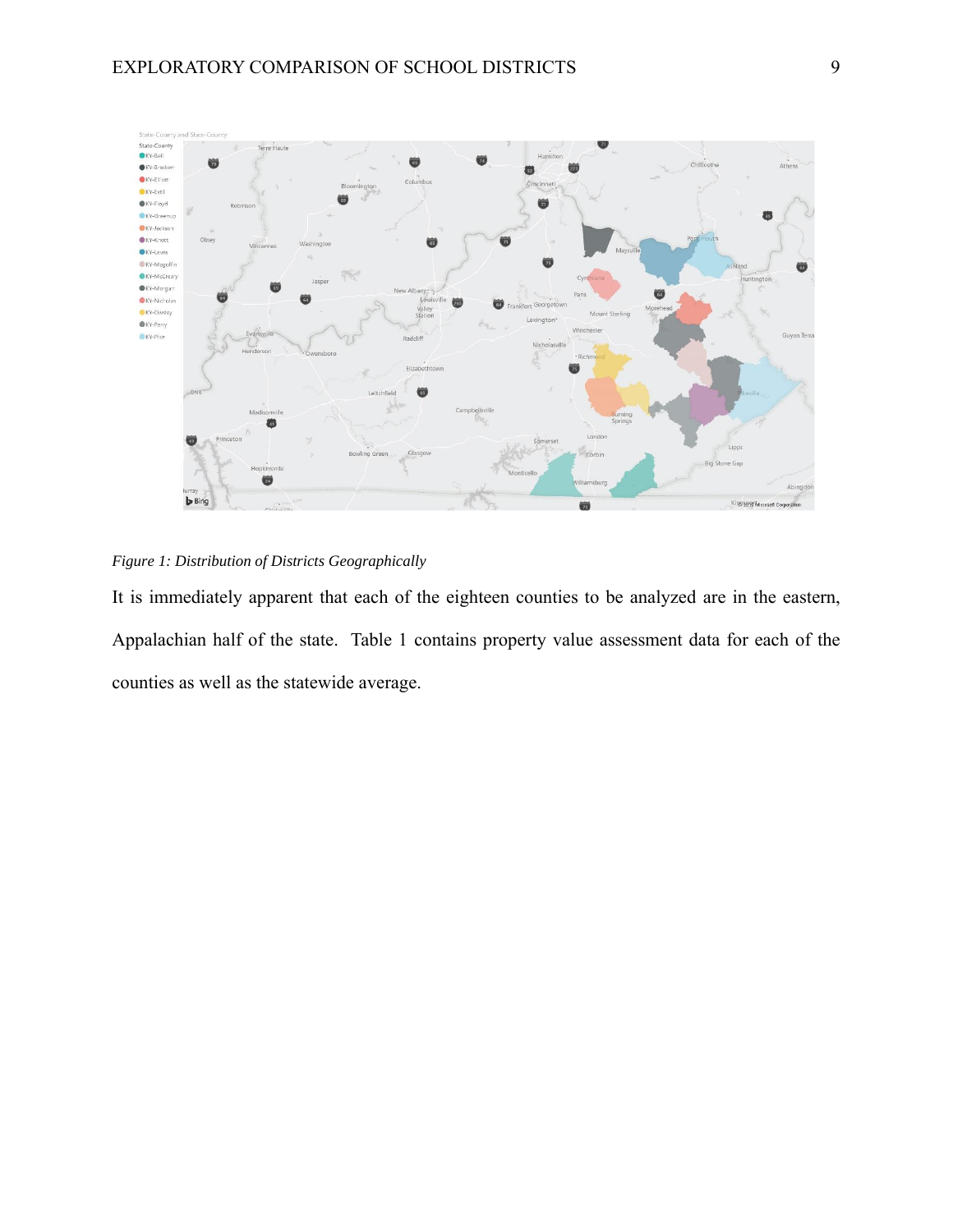#### EXPLORATORY COMPARISON OF SCHOOL DISTRICTS 10

| <b>District</b>                | 2011               | 2012               | 2013               | 2014               | 2015               | 2016               | 2017               |
|--------------------------------|--------------------|--------------------|--------------------|--------------------|--------------------|--------------------|--------------------|
| 031 Bell County                | \$617,645,533.63   | \$643,765,838.00   | \$631,750,873.00   | \$600,897,728.00   | \$606,397,858.00   | \$571,987,824.00   | \$544,693,115.00   |
| 055 Bracken County             | \$319,562,024.75   | \$327,128,966.00   | \$333,985,055.00   | \$347,472,606.00   | \$399,780,562.00   | \$490,187,403.00   | \$495,391,033.00   |
| 155 Elliott County             | \$188,313,103.00   | \$196,705,409.00   | \$198,608,815.00   | \$204,866,439.00   | \$208,869,729.00   | \$208,525,333.00   | \$205,023,544.00   |
| 161 Estill County              | \$497,932,945.00   | \$510,421,071.00   | \$505,186,179.00   | \$523,575,491.00   | \$526,284,855.00   | \$542,446,731.00   | \$542,870,306.00   |
|                                |                    |                    |                    |                    |                    |                    |                    |
| 175 Floyd County               | \$1,926,320,023.00 | \$2,099,924,612.00 | \$2,090,962,565.00 | \$2,068,175,234.00 | \$2,142,810,968.00 | \$2,148,996,868.00 | \$1,894,140,402.00 |
| 246 Hazard Independent         | \$219,853,707.31   | \$224,678,991.00   | \$224,984,816.00   | \$218,417,598.00   | \$223,780,873.00   | \$231,109,643.00   | \$230,224,955.00   |
| 271 Jackson County             | \$367,597,446.00   | \$378,862,588.00   | \$378,576,401.00   | \$379,257,809.00   | \$394,998,818.00   | \$399,399,017.00   | \$400,078,969.00   |
| 272 Jackson Independent        | \$37,977,127.61    | \$35,388,496.00    | \$40,911,845.00    | \$44,432,626.00    | \$43,541,872.00    | \$44,906,444.00    | \$41,797,130.00    |
| 295 Knott County               | \$1,064,612,013.00 | \$1,095,970,577.00 | \$1,046,818,390.00 | \$982,444,565.00   | \$950,521,450.00   | \$1,041,092,244.00 | \$645,962,652.00   |
| 335 Lewis County               | \$521,492,000.68   | \$528,208,526.00   | \$551,808,837.00   | \$560,043,381.00   | \$580,904,401.00   | \$587,097,867.00   | \$592,137,204.00   |
| 371 Magoffin County            | \$409,914,125.00   | \$423,740,952.00   | \$426,370,617.00   | \$418,616,931.00   | \$409,982,769.00   | \$378,029,586.00   | \$352,085,230.00   |
| 401 McCreary County            | \$499,618,700.00   | \$494,018,224.00   | \$497,696,148.00   | \$498,173,803.00   | \$495,888,691.00   | \$512,171,146.00   | \$525,903,483.00   |
| 426 Middlesboro<br>Independent | \$436,615,624.36   | \$445,787,979.00   | \$443,259,921.00   | \$452,082,864.00   | \$450,549,099.00   | \$454,604,000.00   | \$457,536,406.00   |
| 441 Morgan County              | \$380,377,662.00   | \$389,694,014.00   | \$391,253,067.00   | \$411,817,179.00   | \$419,343,984.00   | \$424,426,074.00   | \$419,560,102.00   |
| 455 Nicholas County            | \$282,797,702.00   | \$285,173,335.00   | \$286,715,568.00   | \$286,726,244.00   | \$297,565,839.00   | \$305,197,330.00   | \$314,286,594.00   |
| 475 Owsley County              | \$117,225,688.00   | \$122,417,702.00   | \$122,089,838.00   | \$124,991,153.00   | \$128,592,106.00   | \$128,812,483.00   | \$127,868,291.00   |
| 491 Pike County                | \$2,971,074,472.26 | \$3,171,217,085.00 | \$3,134,069,107.00 | \$2,939,534,912.00 | \$3,112,866,335.00 | \$2,820,804,740.00 | \$2,310,244,583.00 |
| 502 Raceland<br>Independent    | \$167,594,401.29   | \$181,095,797.00   | \$184,262,640.00   | \$185,110,716.00   | \$190,033,213.00   | \$197,124,895.00   | \$200,763,934.00   |
| <b>Statewide Average</b>       | \$1,648,367,431.06 | \$1,681,454,628.68 | \$1,700,954,529.75 | \$1,726,991,052.44 | \$1,775,509,402.92 | \$1,833,757,047.56 | \$1,885,967,149.72 |
| Sample Average                 | \$612,584,683.27   | \$641,900,009.00   | \$638,295,037.89   | \$624,813,182.17   | \$643,484,079.00   | \$638,162,201.56   | \$572,253,774.06   |
| Sample StDev                   | \$728,227,054.24   | \$783,996,565.78   | \$773,544,449.27   | \$731,273,550.64   | \$769,239,397.46   | \$716,770,660.63   | \$585,780,217.84   |

*Table 1: District Property Value Assessment per Year*

Table 1 indicates that three outlier districts have property value wealth exceeding \$1 billion with two of these three exceeding the statewide average of \$1.65 billion. Figure 2 (below) presents this data graphically showing these outliers. Additionally, the three outlier counties, which were Pike, Floyd, and Knott counties, each showed a steep decline in property value assessment in 2017. This may be due to the decline in the coal industry which has been prevalent in this area of the state. However, when these three outliers are removed from the sample, the standard deviations fall dramatically, and the average district valuation falls to between \$419,555,326 in 2011 to \$458,511,715.36 in 2017. This is a drop of nearly \$200,000,000 and \$130,000,000 in 2011 and 2017, respectively.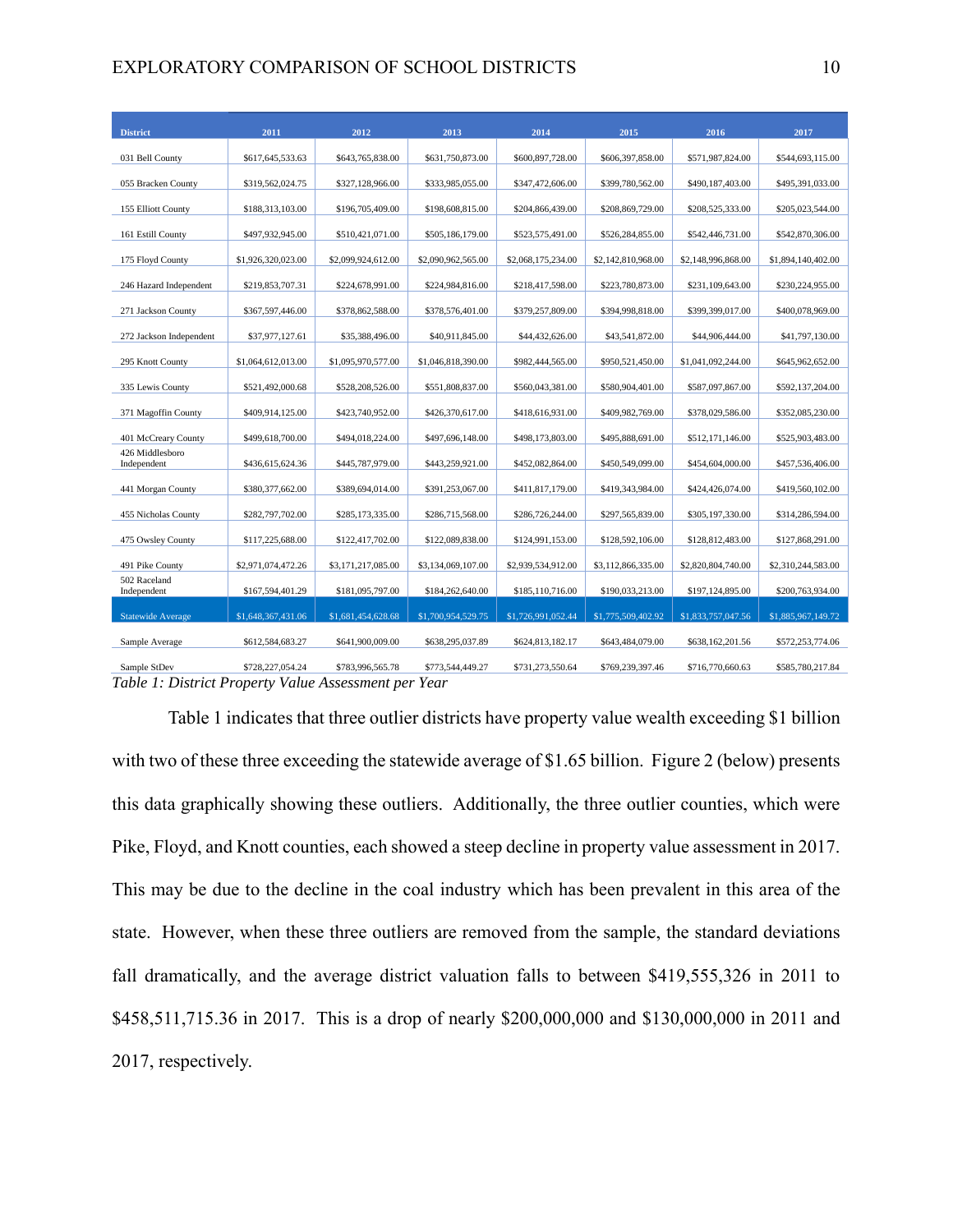

*Figure 2: Distribution of District Property Value Assessments per Year*

Table 2 shows the audited general fund balance, audited, as a percentage of total district expenditures. This provides a measure of the districts short-term financial stability and may provide an elected official important information regarding the ability of the district to handle the continuation of the same level of local revenues from year-to-year.

| <b>District</b>             | 2011  | 2012    | 2013  | 2014  | 2015  | 2016  | 2017  |
|-----------------------------|-------|---------|-------|-------|-------|-------|-------|
| 031 Bell County             | 4.72  | 3.80    | 5.71  | 3.89  | 4.20  | 4.31  | 5.82  |
| 055 Bracken County          | 13.36 | 18.72   | 16.10 | 14.65 | 18.35 | 23.01 | 25.48 |
| 155 Elliott County          | 2.23  | 1.77    | 3.34  | 1.45  | 3.06  | 5.47  | 4.23  |
| 161 Estill County           | 14.12 | 22.32   | 22.59 | 19.36 | 15.71 | 15.14 | 14.05 |
| 175 Floyd County            | 11.12 | 14.18   | 13.75 | 14.38 | 15.50 | 18.35 | 9.00  |
| 246 Hazard Independent      | 23.61 | 30.40   | 37.48 | 36.91 | 43.42 | 41.34 | 40.94 |
| 271 Jackson County          | 5.62  | 12.80   | 16.19 | 18.18 | 24.14 | 22.24 | 22.80 |
| 272 Jackson Independent     | 2.12  | $-2.01$ | 4.25  | 18.27 | 26.61 | 33.64 | 21.06 |
| 295 Knott County            | 17.70 | 18.63   | 12.53 | 9.88  | 18.84 | 23.71 | 21.78 |
| 335 Lewis County            | 2.16  | 7.84    | 5.66  | 6.22  | 6.68  | 1.49  | 6.30  |
| 371 Magoffin County         | 5.81  | 15.01   | 21.40 | 21.00 | 18.34 | 14.88 | 12.18 |
| 401 McCreary County         | 5.36  | 2.90    | 4.63  | 5.87  | 8.83  | 8.99  | 8.79  |
| 426 Middlesboro Independent | 4.32  | 4.32    | 5.27  | 13.72 | 27.25 | 28.11 | 30.63 |
| 441 Morgan County           | 11.34 | 40.76   | 15.82 | 13.08 | 76.38 | 43.70 | 30.36 |
| 455 Nicholas County         | 18.21 | 28.35   | 32.55 | 30.55 | 27.18 | 26.28 | 22.64 |
| 475 Owsley County           | 9.94  | 13.85   | 12.19 | 10.84 | 11.48 | 9.00  | 11.40 |
| 491 Pike County             | 5.87  | 13.05   | 15.15 | 10.28 | 10.21 | 3.39  | 0.76  |
| 502 Raceland Independent    | 2.42  | 2.13    | 6.36  | 6.50  | 8.44  | 6.22  | 3.37  |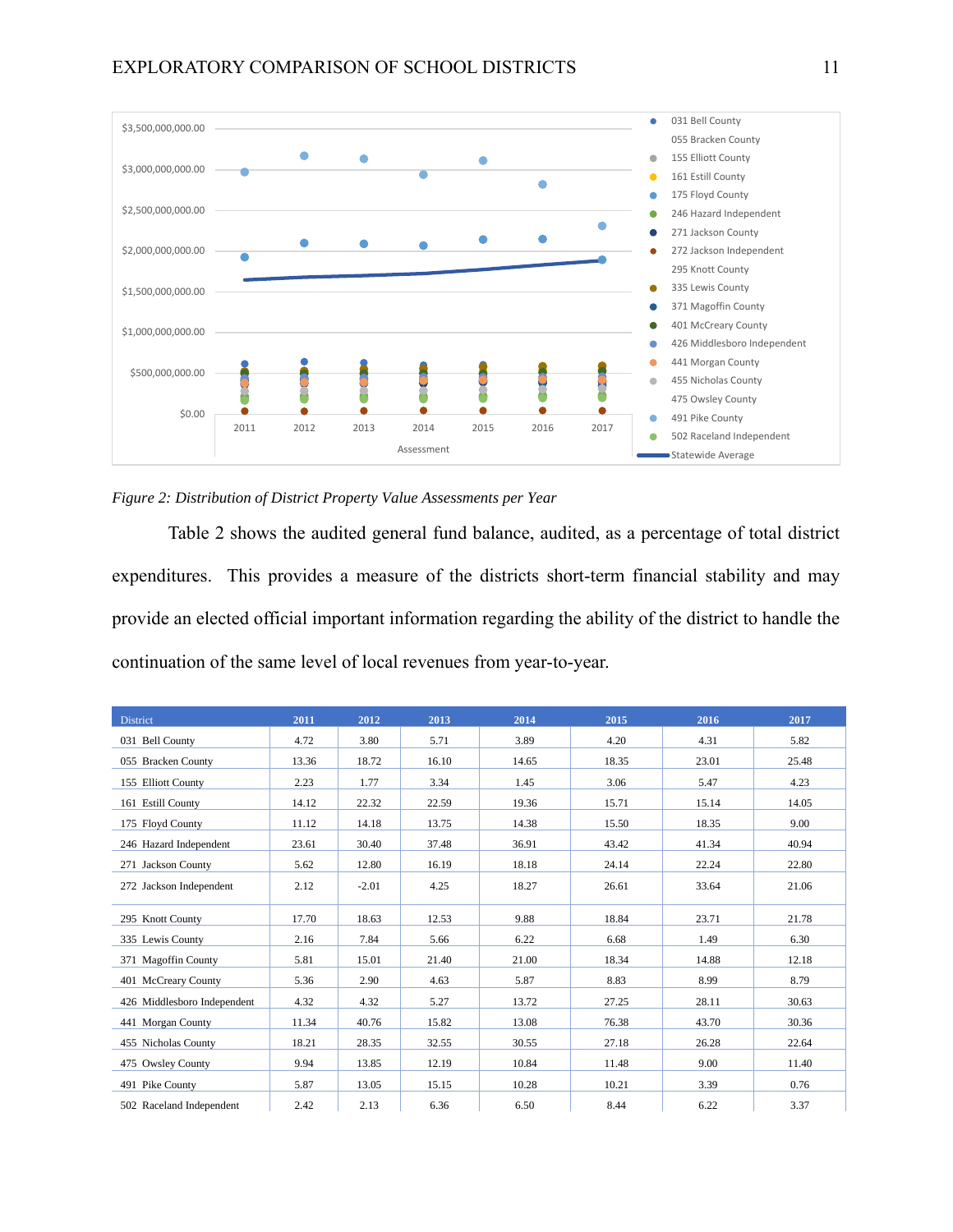



Table 3 provides total median income information for the eighteen counties. Across the seven years in the comparison, no year had greater than eight counties above the statewide average median income. Fiscal year 2012 saw the lowest number of counties above the statewide average with three above that mark. Figure 4 graphically displays this data.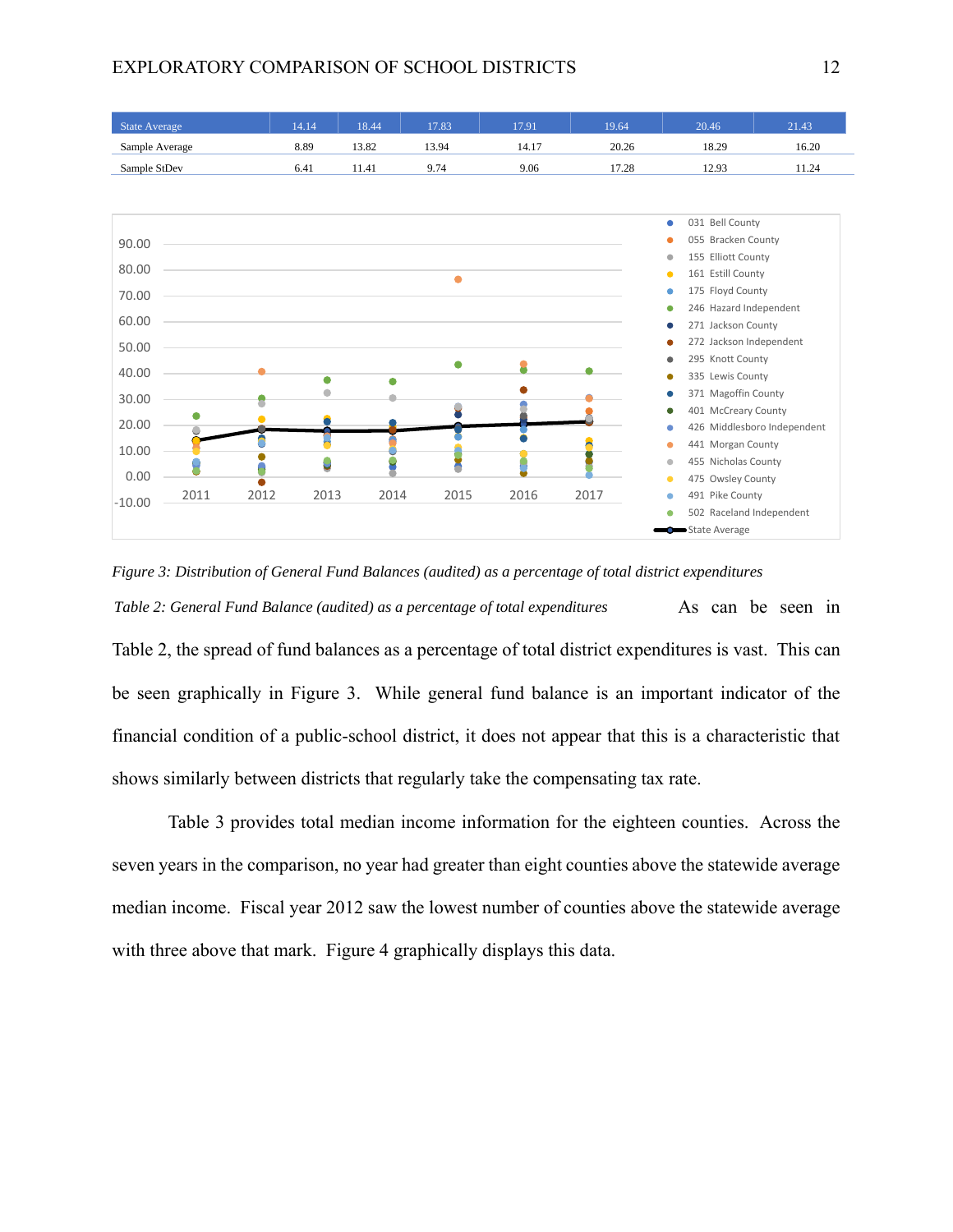## EXPLORATORY COMPARISON OF SCHOOL DISTRICTS 13

| <b>District</b>             | 2011        | 2012        | 2013        | 2014        | 2015        | 2016        | 2017        |
|-----------------------------|-------------|-------------|-------------|-------------|-------------|-------------|-------------|
| 031 Bell County             | \$21,057.00 | \$22,486.00 | \$21,975.00 | \$22,863.00 | \$21,047.00 | \$20,675.00 | \$20,372.00 |
| 055 Bracken County          | \$26,841.00 | \$29,927.00 | \$31,050.00 | \$33,178.00 | \$32,717.00 | \$31,111.00 | \$31,931.00 |
| 155 Elliott County          | \$18,500.00 | \$17,815.00 | \$19,739.00 | \$19,990.00 | \$21,549.00 | \$21,984.00 | \$23,604.00 |
| 161 Estill County           | \$25,128.00 | \$23,287.00 | \$21,567.00 | \$21,658.00 | \$21,721.00 | \$19,822.00 | \$22,606.00 |
| 175 Floyd County            | \$22,708.00 | \$23,900.00 | \$25,071.00 | \$25,236.00 | \$25,298.00 | \$24,313.00 | \$25,313.00 |
| 246 Hazard Independent      | \$24,477.00 | \$27,852.00 | \$27,349.00 | \$24,920.00 | \$25,688.00 | \$22,362.00 | \$25,583.00 |
| 271 Jackson County          | \$20,400.00 | \$22,143.00 | \$24,350.00 | \$27,055.00 | \$29,587.00 | \$30,033.00 | \$29,831.00 |
| 272 Jackson Independent     | \$14,125.00 | \$16,161.00 | \$16,000.00 | \$17,250.00 | \$20,036.00 | \$19,419.00 | \$20,060.00 |
| 295 Knott County            | \$24,219.00 | \$24,879.00 | \$25,884.00 | \$25,659.00 | \$24,703.00 | \$23,672.00 | \$21,986.00 |
| 335 Lewis County            | \$20,461.00 | \$21,833.00 | \$22,478.00 | \$22,412.00 | \$23,023.00 | \$24,709.00 | \$26,083.00 |
| 371 Magoffin County         | \$21,859.00 | \$21,946.00 | \$25,525.00 | \$25,870.00 | \$27,332.00 | \$26,735.00 | \$29,698.00 |
| 401 McCreary County         | \$17,145.00 | \$18,043.00 | \$18,680.00 | \$18,509.00 | \$18,145.00 | \$17,364.00 | \$17,615.00 |
| 426 Middlesboro Independent | \$21,036.00 | \$20,857.00 | \$19,799.00 | \$20,148.00 | \$20,079.00 | \$19,470.00 | \$18,668.00 |
| 441 Morgan County           | \$20,496.00 | \$21,161.00 | \$21,490.00 | \$20,437.00 | \$23,130.00 | \$25,311.00 | \$27,325.00 |
| 455 Nicholas County         | \$22,459.00 | \$25,267.00 | \$26,572.00 | \$27,369.00 | \$26,841.00 | \$26,639.00 | \$27,530.00 |
| 475 Owsley County           | \$18,118.00 | \$20,630.00 | \$21,311.00 | \$22,146.00 | \$23,490.00 | \$25,147.00 | \$25,276.00 |
| 491 Pike County             | \$26,220.00 | \$26,198.00 | \$26,320.00 | \$25,925.00 | \$25,903.00 | \$25,651.00 | \$26,042.00 |
| 502 Raceland Independent    | \$25,947.00 | \$24,677.00 | \$25,094.00 | \$26,232.00 | \$26,651.00 | \$27,780.00 | \$28,837.00 |
| <b>Statewide Average</b>    | \$24,384.20 | \$24,893.18 | \$25,013.97 | \$25,337.99 | \$25,550.85 | \$26,076.98 | \$26,818.46 |
| Sample Average              | \$21,733.11 | \$22,725.67 | \$23,347.44 | \$23,714.28 | \$24,274.44 | \$24,010.94 | \$24,908.89 |
| Sample StDev                | \$3,421.66  | \$3,498.43  | \$3,658.73  | \$3,856.42  | \$3,661.87  | \$3,780.48  | \$4,057.09  |

*Table 3: Total Median Income per District by Year*



*Figure 4:Distribution of District Median Incomes including Statewide Average*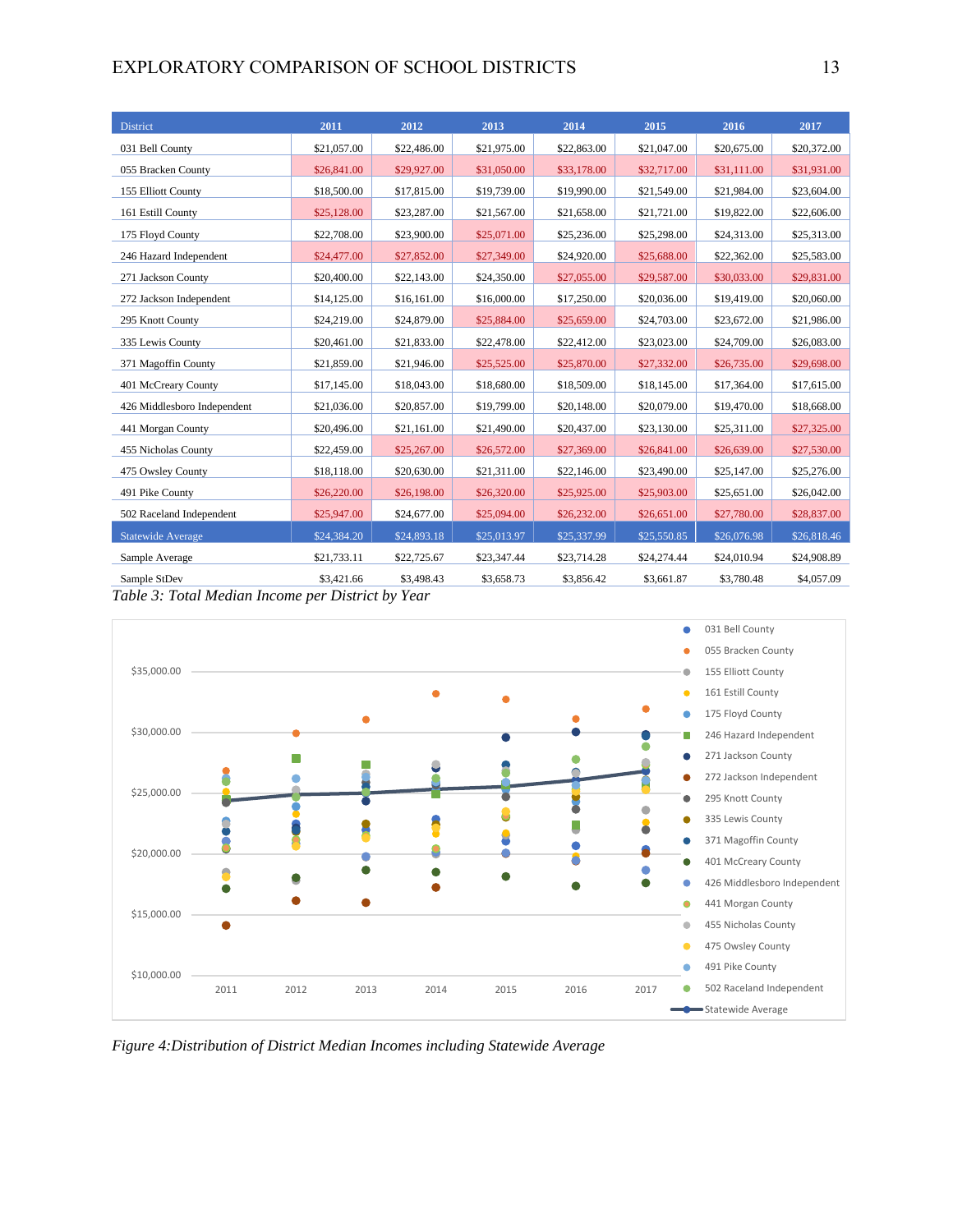While this distribution does not show the distinct spread seen in the property assessment data, it does show that a majority of the districts in this study are under the statewide median income level. This trend seems to correlate with the original hypothesis. The last characteristic was the unemployment rates for each of the counties. The data is show in Table 4 and shown graphically in Figure 5.

| <b>District</b>             | 2011  | 2012  | 2013  | 2014  | 2015  | 2016  | 2017  |
|-----------------------------|-------|-------|-------|-------|-------|-------|-------|
| 031 Bell County             | 2.93% | 4.21% | 4.32% | 4.30% | 5.45% | 5.40% | 4.43% |
| 055 Bracken County          | 2.06% | 3.77% | 4.01% | 3.90% | 4.44% | 5.17% | 4.39% |
| 155 Elliott County          | 5.63% | 5.66% | 2.99% | 3.34% | 2.99% | 3.19% | 2.24% |
| 161 Estill County           | 7.04% | 8.28% | 8.97% | 6.53% | 6.37% | 6.19% | 5.23% |
| 175 Floyd County            | 4.19% | 4.20% | 4.36% | 3.92% | 4.53% | 4.79% | 5.01% |
| 246 Hazard Independent      | 2.77% | 3.40% | 3.84% | 5.22% | 7.33% | 7.44% | 5.62% |
| 271 Jackson County          | 7.25% | 5.85% | 4.34% | 3.77% | 4.96% | 5.66% | 3.67% |
| 272 Jackson Independent     | 2.70% | 3.03% | 2.87% | 2.14% | 5.09% | 9.40% | 9.41% |
| 295 Knott County            | 3.67% | 3.28% | 4.01% | 6.14% | 5.97% | 6.23% | 5.88% |
| 335 Lewis County            | 5.95% | 5.79% | 6.12% | 5.70% | 4.78% | 3.80% | 3.94% |
| 371 Magoffin County         | 5.10% | 8.11% | 7.81% | 6.07% | 6.33% | 6.02% | 4.70% |
| 401 McCreary County         | 5.69% | 6.05% | 5.34% | 6.88% | 6.37% | 6.10% | 5.37% |
| 426 Middlesboro Independent | 5.68% | 6.85% | 5.79% | 4.66% | 5.15% | 4.52% | 3.89% |
| 441 Morgan County           | 3.29% | 4.17% | 4.96% | 4.23% | 3.79% | 3.23% | 2.77% |
| 455 Nicholas County         | 3.17% | 4.59% | 4.66% | 4.20% | 3.99% | 3.71% | 2.94% |
| 475 Owsley County           | 8.49% | 7.17% | 5.92% | 6.62% | 3.06% | 3.55% | 5.70% |
| 491 Pike County             | 4.00% | 4.23% | 5.00% | 5.02% | 4.86% | 4.56% | 4.72% |
| 502 Raceland Independent    | 3.20% | 6.99% | 7.52% | 7.13% | 7.07% | 7.65% | 5.72% |
| <b>Statewide Average</b>    | 5.23% | 5.50% | 5.76% | 5.51% | 5.08% | 4.58% | 4.14% |
| Sample Average              | 4.60% | 5.31% | 5.16% | 4.99% | 5.14% | 5.37% | 4.76% |
| Sample StDev                | 1.83% | 1.67% | 1.64% | 1.39% | 1.26% | 1.68% | 1.58% |

*Table 4: District Unemployment Rates including Statewide Average*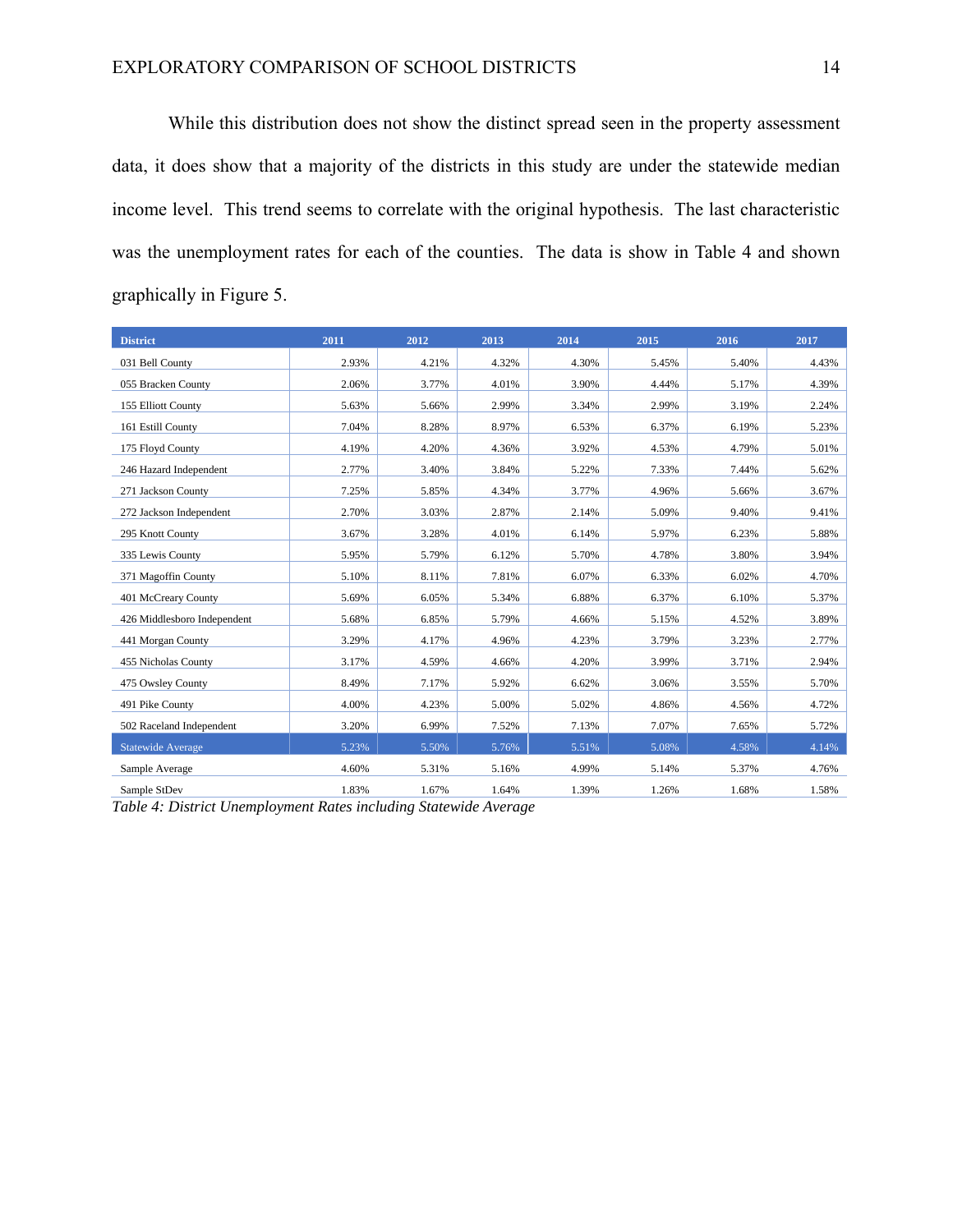

#### *Figure 5: Distribution of District Unemployment Rates with Statewide Average*

The distribution of unemployment rates did not show the trend found in the property value assessment data and in the median income data. This dataset shows a similar heterogeneous quality, as seen in the General Fund Balance data. The suggests that the unemployment rate, like the General Fund Balance, may not have as large of an impact on the tax rate decision as the property value assessments of the district.

## **Conclusion**

Boards of Education across the state are required to pass tax rates annually. These tax rates are designed to bring in at least an equivalent amount of revenue in the current tax year as it did in the previous tax year while others allow for an increase in the tax rate to increase local tax revenue for the district in the current fiscal year. The "compensating tax rate" allows for a public school district to collect the same amount of tax revenue as it did in the previous year and, conversely, allows the district to forego additional revenue: effectively allowing the district to lose that revenue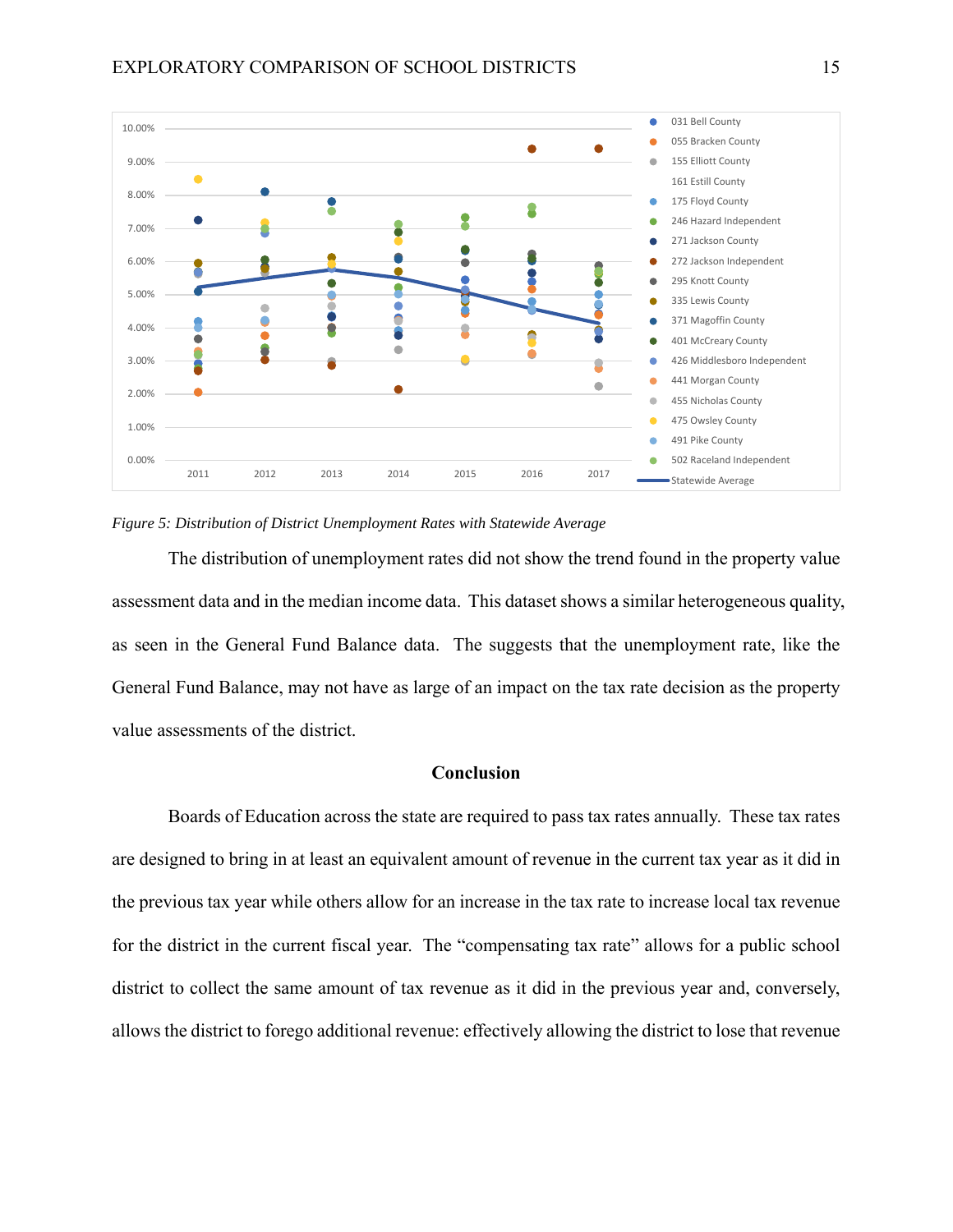forever. The purpose of this research was to begin to understand what characteristics districts that regularly chose this tax rate had in common.

Property value assessment data collected from KDE as well as median income data suggest that these counties are generally in the lower one-half to one-quarter of the state's districts in terms of property wealth and personal income levels. This data, while not entirely under the statewide average, tends to support the hypothesis. Similar trends were seen in the median income data collected from the United States Census Bureau. Again, a majority of the counties selected showed to be under the statewide average in these two measures.

On the other hand, some characteristics did not match the hypothesized results. The district unemployment rates and the district General Fund Balance as a percentage of expenditures are not below statewide averages. These two measures showed to be more heterogeneous in their distribution above and below the statewide average line. This suggests that, while important financial and economic indicators, they do not appear to be characteristics that would lead to further understanding of Board of Education tax policy trends.

The data collected suggest that factors that Boards of Education take into consideration when developing tax rate practice are factors that are outside of the District's control. Property value assessments are the result of numerous factors including industry and community structures as well as economic trends in the district. Likewise, median income numbers are dependent upon the economic fortunes of the businesses within the district's boundaries. The influence that outside governmental agencies as well as private sector organizations have upon the public school district is an important factor that could be explored in the future.

The focus of this research was the financial, economic, and demographic factors that may influence a local Board of Education's decision on whether to raise property tax rates. However,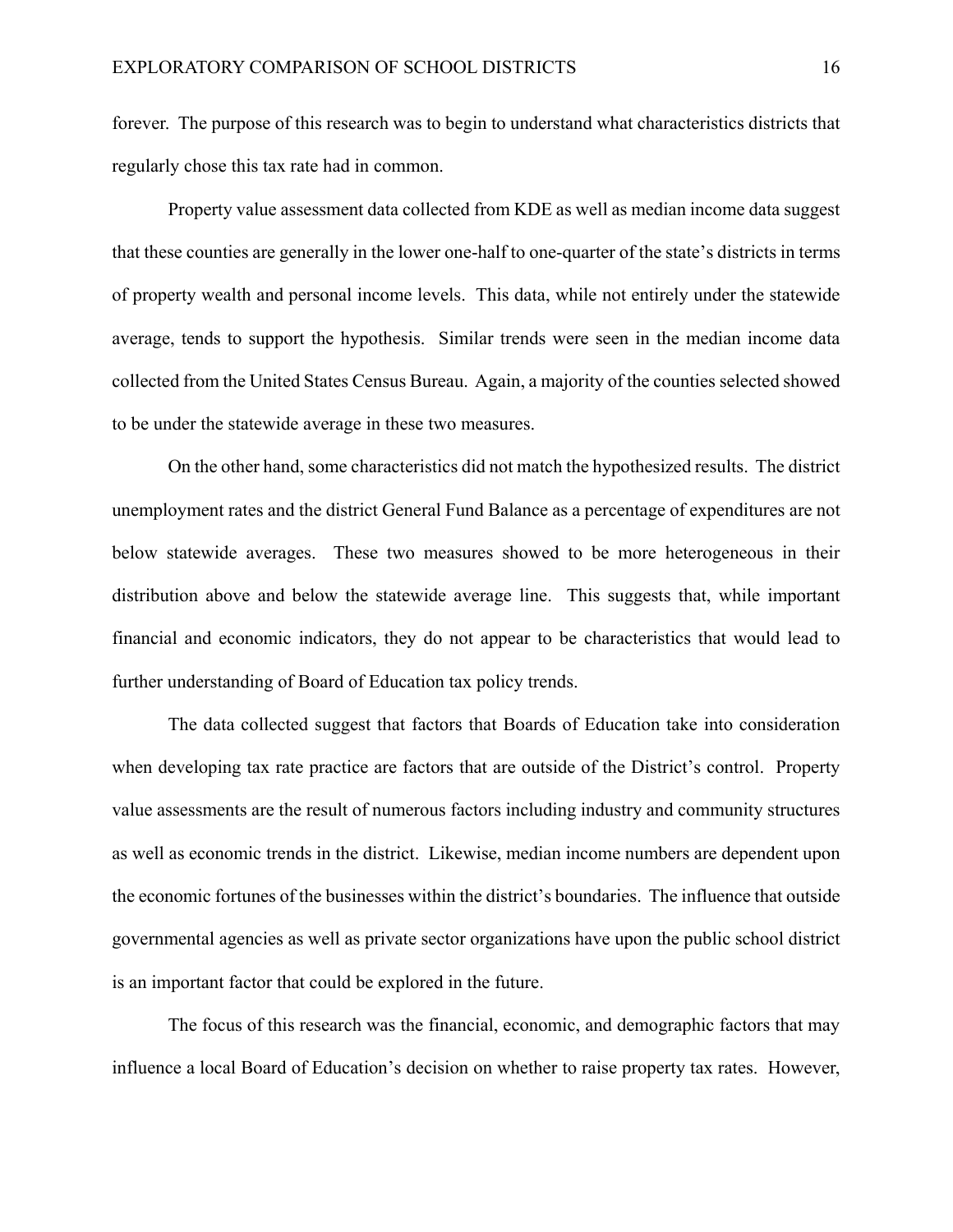as mentioned in the introduction, these are not the only factors a Board of Education may take into account when making this decision. While there are political factors at play, as mentioned, it is possible that additional factors are involved in this decision. The influence of KDE and the SEEK funding formula has been discussed by Combs, Foster, and Toma (2019). However, funding of capital construction projects and the department's rating program is rumored to encourage some districts to reduce the amount of local tax revenue support by refusing to pass "nickel" taxes. While these decisions, just as the annual property tax rate decisions, are not made in a vacuum, the factors taken into account by decisionmakers should be better understood in order to more appropriately develop tax policy.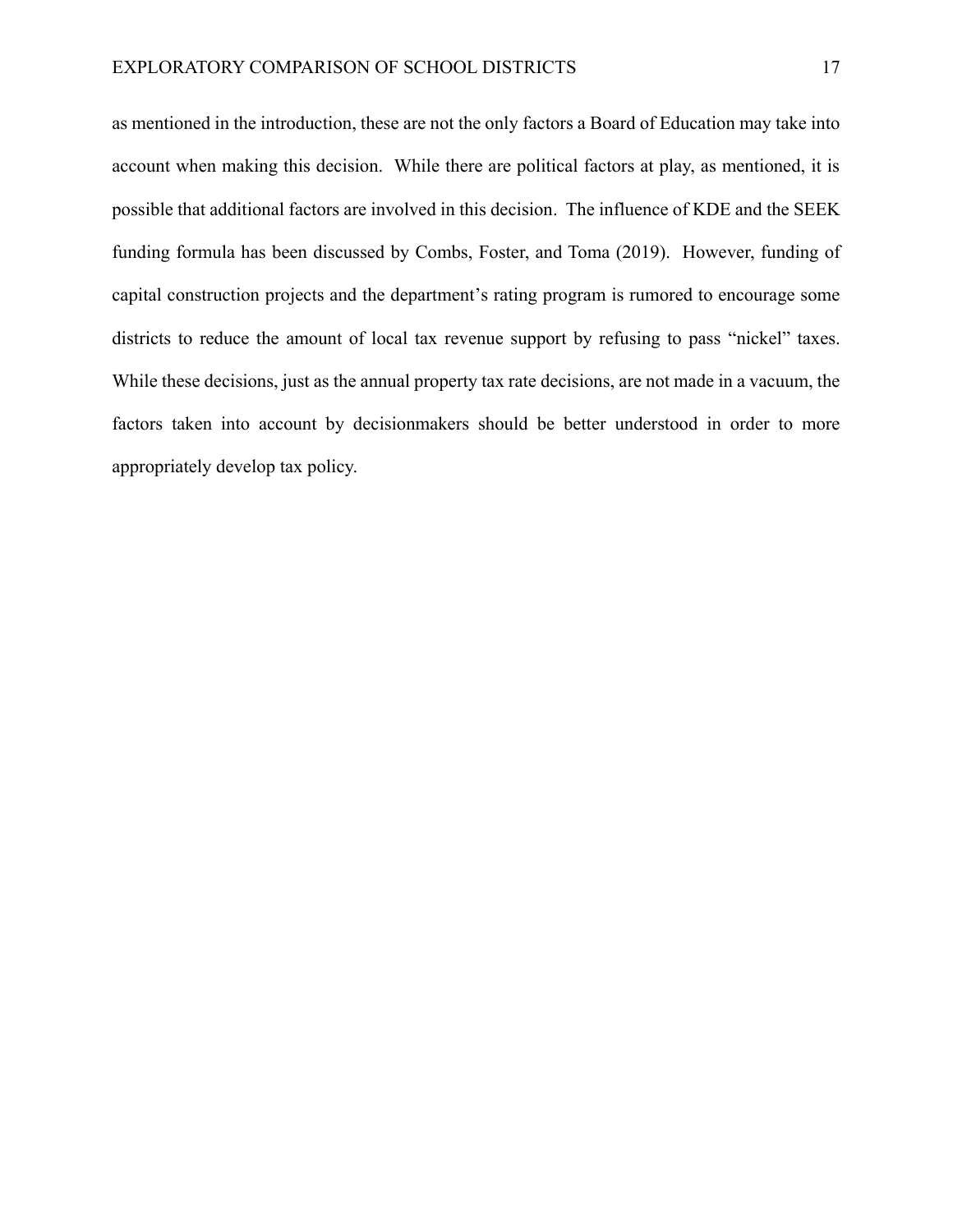#### **References**

- Barr, A. C., & Dee, T. S. (2016). Property Taxes and Politicians: Evidence from School Budget Elections. *National Tax Journal*, 517-544.
- Brunori, D. (2003). *Local Tax Policy: A Federalist Perspective.* Washington, D.C.: The Urban Institute Press.
- Combs, A., Foster, J., & Toma, E. F. (2019). Local Reponses to School Finance Equalization: Wealth or Place? *Public Finance and Management, 18*(3), 224-250.
- Ford Seiler, M., Young, P., Alexander, A., & Ewalt, J. (2017). *Understanding How Tax Provisions Interact With the SEEK Formula.* Legislative Research Commission, Frankfort, KY. Retrieved 03 13, 2019
- Kentucky Department of Education. (n.d.). *Fund Balance 2010-2011 Audited.xlsx.* Retrieved from Historical Fund Balance:

https://education.ky.gov/districts/FinRept/Documents/Fund%20Balance%202010%20201 1%20Audited.xlsx

Kentucky Department of Education. (n.d.). *Fund Balance 2011-2012 Audited.xlsx.* Retrieved from Historical Fund Balance:

https://education.ky.gov/districts/FinRept/Documents/Fund%20Balance%202011-

2012%20Audited.xlsx

Kentucky Department of Education. (n.d.). *Fund Balance 2012-2013 Audited.xlsx.* Retrieved from Historical Fund Balance:

https://education.ky.gov/districts/FinRept/Documents/Fund%20Balance%202012- 2013%20Audited.xlsx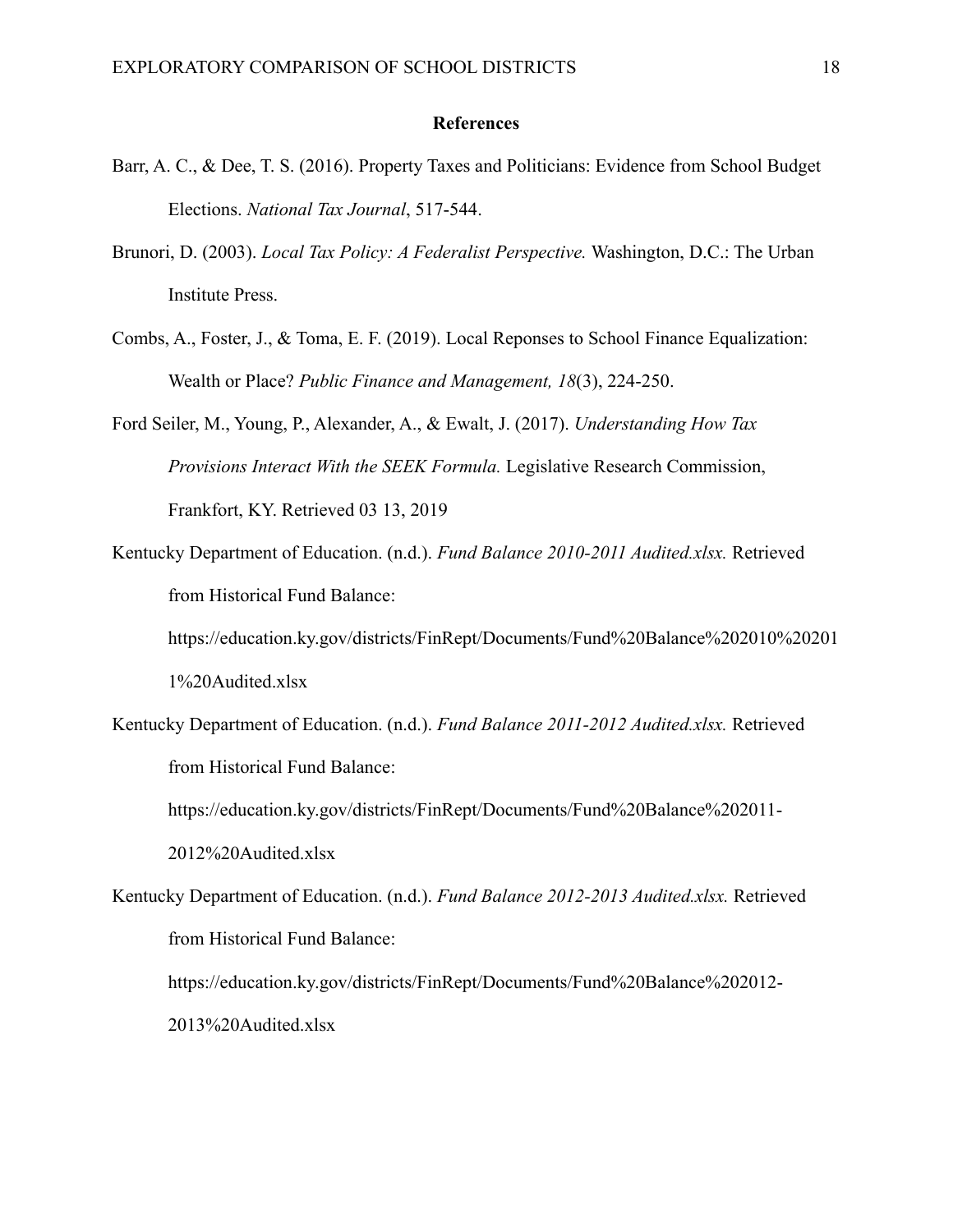Kentucky Department of Education. (n.d.). *Fund Balance 2013-2014 Audited.xlsx.* Retrieved from Historical Fund Balance:

https://education.ky.gov/districts/FinRept/Documents/Fund%20Balance%202013%20201 4%20Audited.xlsx

Kentucky Department of Education. (n.d.). *Fund Balance 2014-2015 Audited.xlsx.* Retrieved from Historical Fund Balance:

https://education.ky.gov/districts/FinRept/Documents/Fund%20Balance%202014- 2015%20Audited.xlsx

Kentucky Department of Education. (n.d.). *Fund Balance 2015-2016 Audited.xlsx.* Retrieved from Historical Fund Balance:

https://education.ky.gov/districts/FinRept/Documents/Fund%20Balance%202015%20201 6%20Audited.xlsx

Kentucky Department of Education. (n.d.). *Fund Balance 2016-2017 Unaudited.xlsx.* Retrieved from Historical Fund Balance:

https://education.ky.gov/districts/FinRept/Documents/Fund%20Balance%202015%20201 6%20Unaudited.xlsx

Kentucky Department of Education. (n.d.). *Fund Balance 2017-2018 Audited.xlsx.* Retrieved from Historical Fund Balance:

https://education.ky.gov/districts/FinRept/Documents/Fund%20Balance%202017-

2018%20Audited.xlsx

Kentucky Department of Education. (n.d.). *Receipts and Expenditures 2010-2011 ADA.xlsx.* Retrieved from Historical Revenues and Expenditures: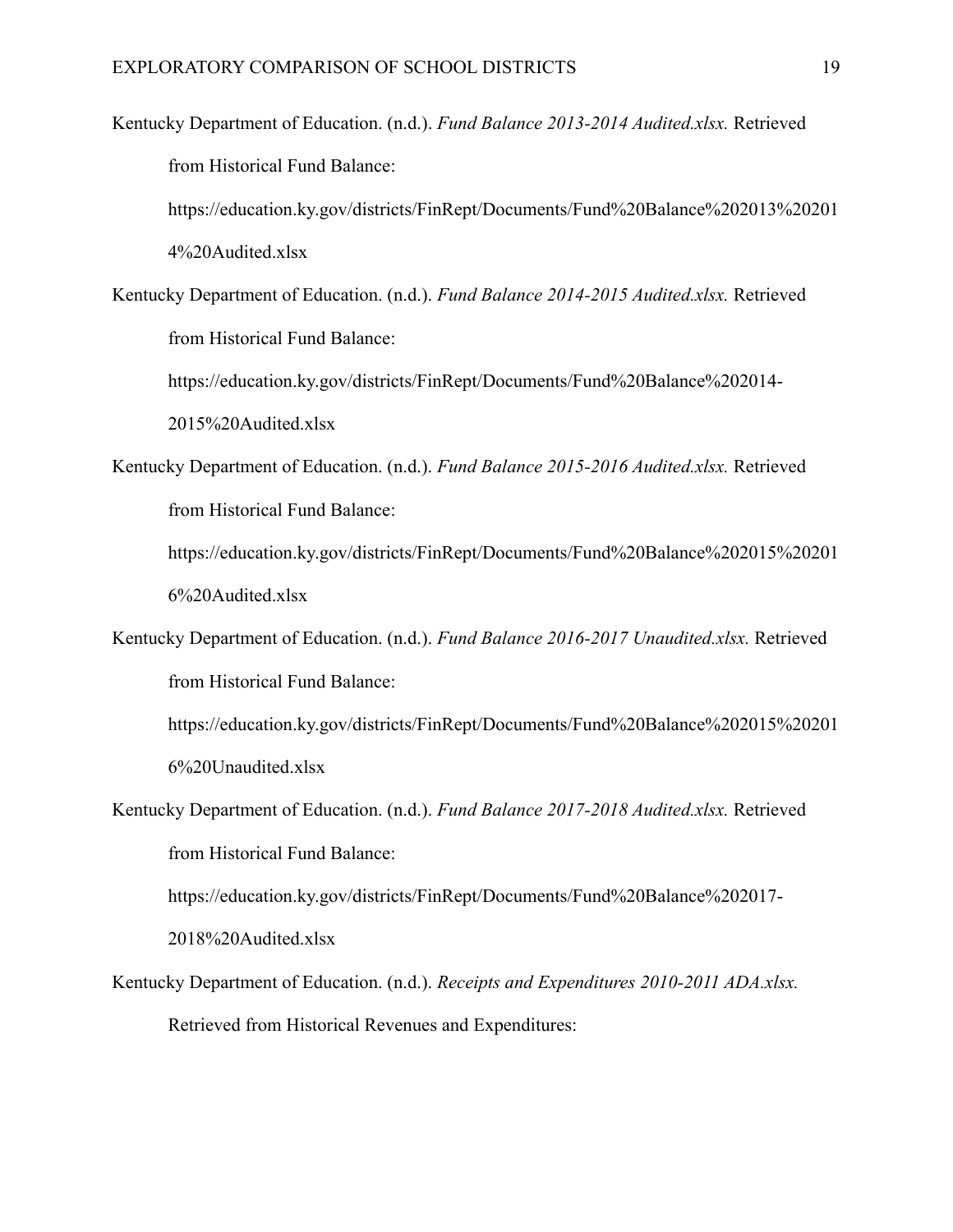https://education.ky.gov/districts/FinRept/Documents/Receipts%20and%20Expenditures %202010-2011%20ADA.xlsx

Kentucky Department of Education. (n.d.). *Receipts and Expenditures 2011-2012 ADA.xlsx.* Retrieved from Historical Revenues and Expenditures:

https://education.ky.gov/districts/FinRept/Documents/Receipts%20and%20Expenditures

%202011-2012%20ADA.xlsx

Kentucky Department of Education. (n.d.). *Revenues and Expenditures 2012-2013.xlsx.* Retrieved from Historical Revenues and Expenditures:

https://education.ky.gov/districts/FinRept/Documents/Revenues%20and%20Expenditures %202012-2013.xlsx

Kentucky Department of Education. (n.d.). *Revenues and Expenditures 2013-2014.xlsx.*

Retrieved from Historical Revenues and Expenditures:

https://education.ky.gov/districts/FinRept/Documents/Revenues%20and%20Expenditures %202013-2014.xlsx

Kentucky Department of Education. (n.d.). *Revenues and Expenditures 2014-2015.xlsx.*

Retrieved from Historical Revenues and Expenditures:

https://education.ky.gov/districts/FinRept/Documents/Revenues%20and%20Expenditures %202014-2015.xlsx

Kentucky Department of Education. (n.d.). *Revenues and Expenditures 2015-2016.xlsx.* Retrieved from Historical Revenues and Expenditures: https://education.ky.gov/districts/FinRept/Documents/Revenues%20and%20Expenditures %202015-2016.xlsx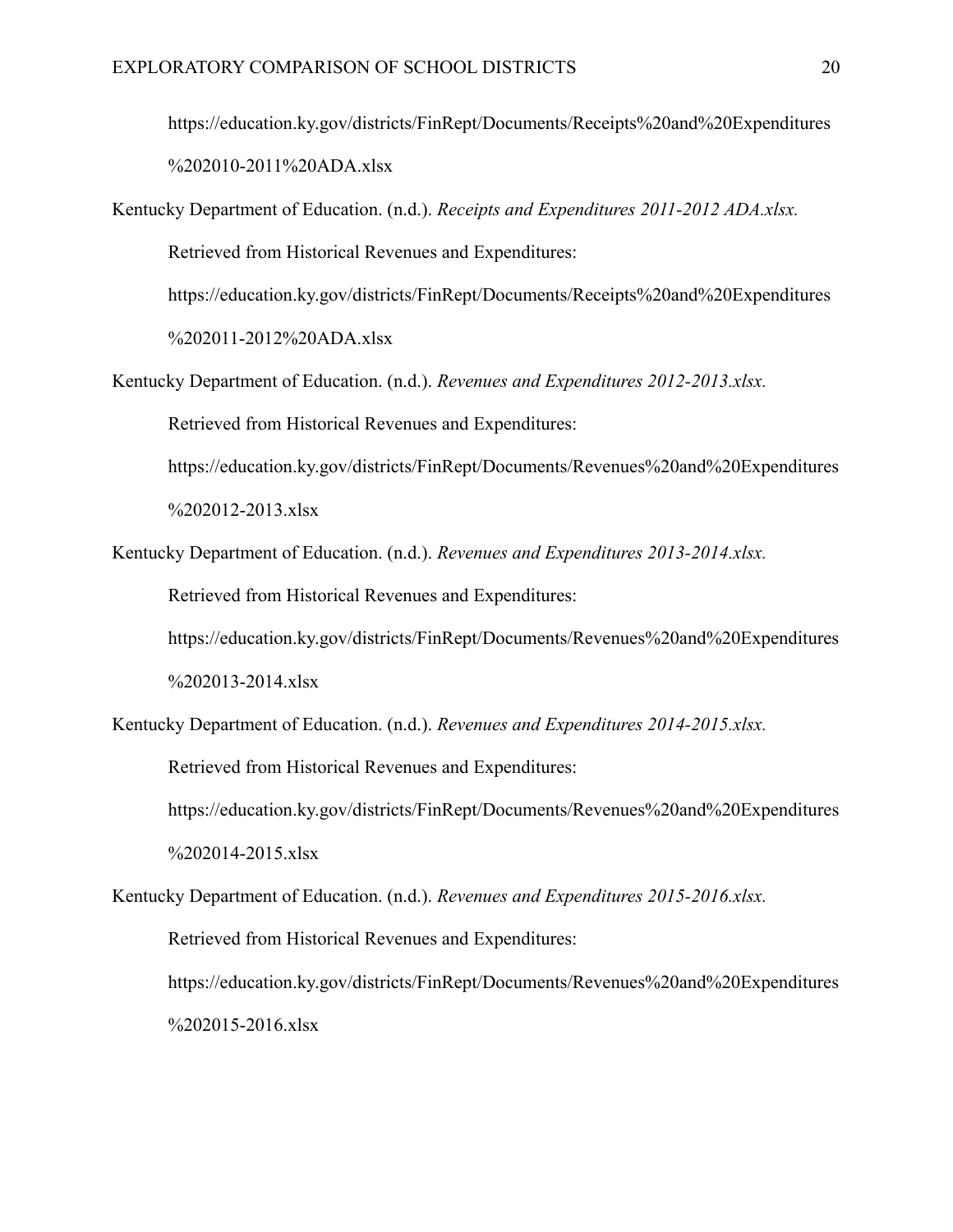Kentucky Department of Education. (n.d.). *Revenues and Expenditures 2016 2017 Audited.xlsx.* Retrieved from Historical Revenues and Expenditures: https://education.ky.gov/districts/FinRept/Documents/Revenues%20and%20Expenditures %202016%202017%20Audited.xlsx

(2009). *KRS 157.440.* Retrieved from

https://apps.legislature.ky.gov/law/statutes/statute.aspx?id=3329

(1990). *KRS 160.455.* Retrieved from

https://apps.legislature.ky.gov/law/statutes/statute.aspx?id=3735

(2005). *KRS 160.470.* Retrieved from

https://apps.legislature.ky.gov/law/statutes/statute.aspx?id=3740

(1990). *KRS 160.593.* Retrieved from

https://apps.legislature.ky.gov/law/statutes/statute.aspx?id=3771

- Rose v. Council for Better Education, 790 S.W.2d 186, 60 Ed Law Rep. 1289 (Commonwealth of Kentucky Supreme Court 1989).
- Trautman, R. R. (2016, March-April). Small-Town Policy Makers. *Public Administration Review*, pp. 221-224.

U.S. Census Bureau. (2011). 2007-2011 American Community Survey 5-Year Estimates. Retrieved June 15, 2019, from https://factfinder.census.gov/faces/tableservices/jsf/pages/productview.xhtml?pid=ACS\_1 1\_5YR\_S2001&prodType=table

U.S. Census Bureau. (2012). 2008-2012 American Community Survey 5-Year Estimates. Retrieved June 15, 2019, from